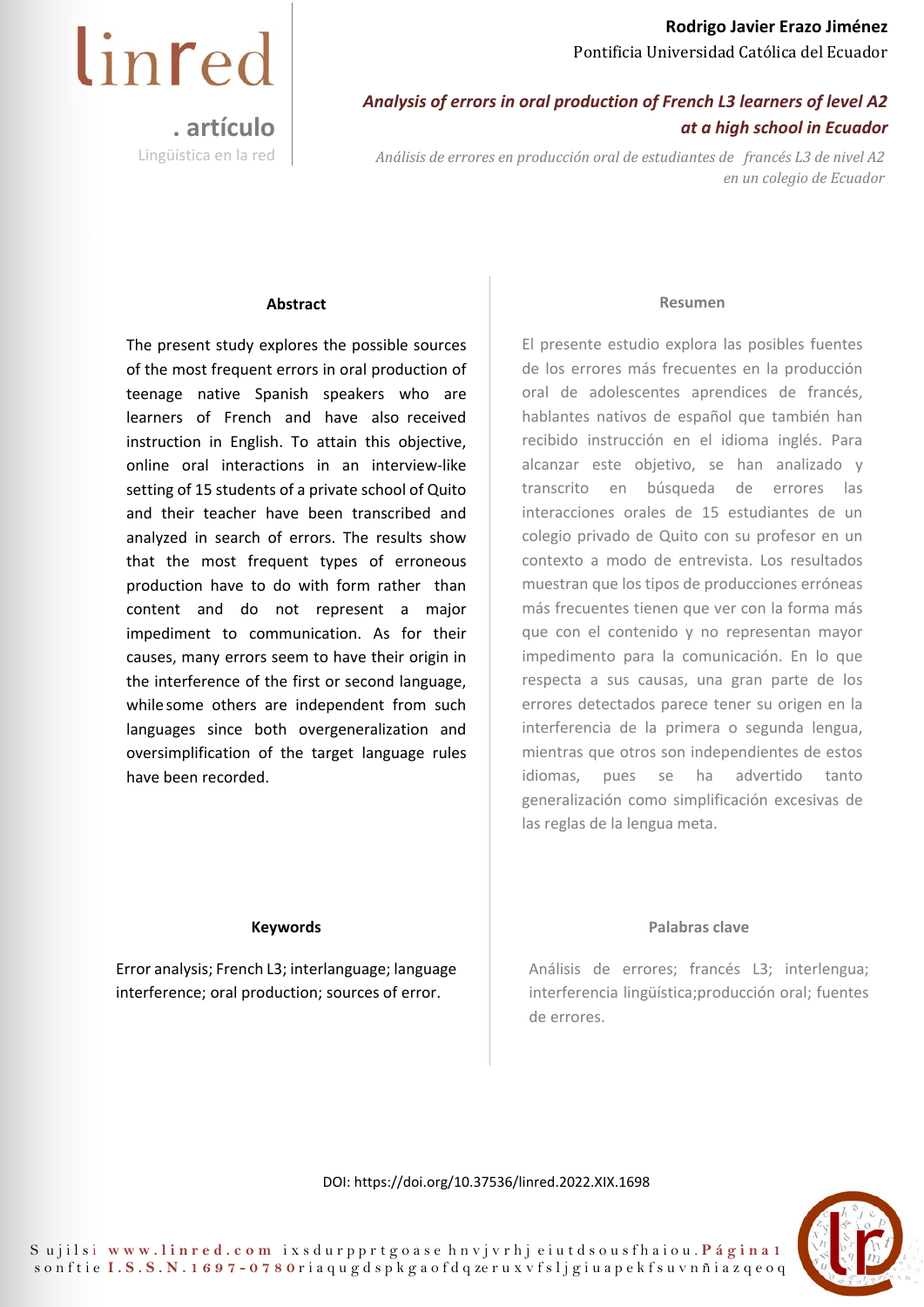

*Analysis of errors in oral production of French L3 learners of level A2 at a high school in Ecuador* 

## **1. Introduction**

Errors are a natural part of the language learning process. Such is the approach of several scholars (Bobăilă & Pelea, 2018; Corder, 1967; Ellis, 1994; Gass & Selinker, 2008; Larsen-Freeman, 2018; Marquilló Larruy, 2003; Ur, 2012) who have found that errors are a fundamental part of learning, providing important information on the development of the language acquisition process and positively contributing to it.

Learners of French, as well as learners of any other foreign language, make errors in their way to mastering it. The involved learners in this research, teenage native Spanish speakers currently studying French in online modality, are no exception. However, the errors students make often constitute only empirical data for teachers as they are not systematically inventoried and their characteristics, frequency and source are not sufficiently known. Although several studies on error analysis have been conducted with students whose first language (L1) is English (Lyster & Ranta, 1997) as well as with learners of English as a second language (L2) (Cabrera et al., 2014; Ellis & Sheen, 2006; Gayo & Widodo, 2018; Golshan, 2013; Khansir, 2012, Mammeri, 2015; Sari, 2016) or with French L2 learners with an L1 other than Spanish (Demirtas & Gümus, 2009; Garcia, 2005; Rahmatian & Abdoltadjedini, 2007), there is still much to be analyzed when it comes to errors made by Spanish L1 learners of French as a third language (L3) who have already received instruction in English L2. In the present research, students have an A2 level of proficiency in both foreign languages.

As a result, a few questions emerge when trying to deal with the issue:

- What errors do students make in their spoken production?
- What are the characteristics of these errors?
- What are their most frequent errors?
- What is the possible source of them?

This kind of knowledge is essential for teachers to understand their students' learning process better. A thorough analysis of errors is consequently needed so teaching can be reoriented accordingly in its methodology, syllabus design and techniques (Khansir, 2012), providing the learners with better performing linguistic tools

(Bouhechiche, 2009). More concretely, error analysis enables teachers to establish consistent error correction policies in consideration to the students' needs as well as to anticipate certain types of errors before they happen for the first time or back again (Andreou & López García, 2016).

From this perspective, the general objective of this study is to analyze the errors made by French L3 students of A2 Common European Framework of Reference for Languages (CEFRL) level of proficiency in their spoken production during short conversations in synchronous virtual classes in order to determine their possible source.

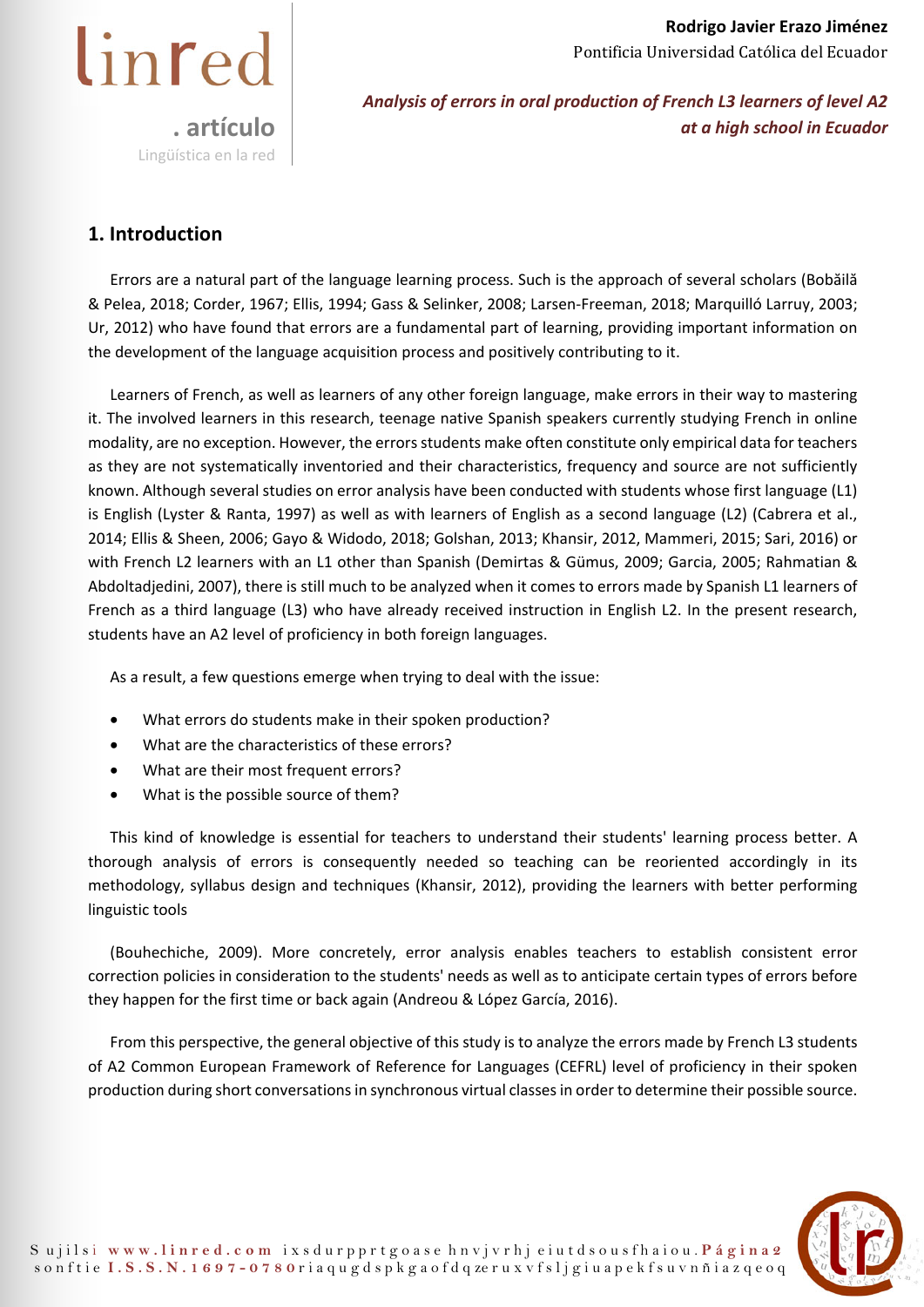

The analysis of data, the learners' oral production during online learning, consists then in four stages: identification, classification, description and explanation of errors (Corder, 1967; Fernández, 1997; Andreou & López García, 2016).

The present work is therefore addressed to teachers of other learners in analogous conditions, especially at schools where French is offered as a third language in the city of Quito. These professionals, through the findings of this research, would be able to use quantitative and most importantly, qualitative data to guide their teaching practice that will eventually translate into the improvement of learners' oral production (Ur, 2012).

## **1.1 Conception of error**

The perspective on errors and their place in the process of language learning has evolved through time. In "The significance of learners' errors", S. P. Corder (1967) introduced many significant concepts on the topic and set the path for error analysis. Ever since, scholars (Ellis, 1994; Gass & Varonis, 1985; Selinker, 1972; Ur, 2012) have agreed on the importance of learners' errors and their crucial role in the process of learning a language.

In a traditional conception, an error is considered a sign of weakness (Marquilló Larruy, 2003) or the "evidence of lack of learning" (Van Patten & Williams, 2015: 20). The occurrence of errors indicates failure and fighting against them is necessary to achieve successful learning. For this purpose, behaviorist approaches to learning suggest negative feedback, negative reinforcement and/or punishment as effective ways of eradicating errors (Schultze, 2003).

However, with the passage of time, the conceptions around errors in second language learning have evolved. Corder (1967) introduces the distinction between errors and mistakes. The author maintains the term error for systematic errors, errors of competence in the second language, while mistakes are unsystematic errors, errors of performance that "are not significant to the process of language learning" (Akiyama, 2013: 1). Therefore, Corder (1967) underestimates the need of 'punishment' to what he defined as mistakes, claiming that they are centered solely on the result and do not deserve much attention. On the contrary, errors need to be taken into consideration asa part of the learning process and include doubts and hesitations that are worthanalyzing.

On a more contemporary approach, according to Reason (1990) an error is defined as the result of a mental process that does not reach the desired goal – communication in the case of language learning and acquisition. According to Chiahou et al. (2009) the error gives the teacher access to such mental process, the learner's *interlanguage*.

## **1.2. Errors and interlanguage**

The concept of interlanguage was introduced by Selinker (1969, as cited in Song, 2012: 778) as "the systematic knowledge of language which is independent of both the learner's native language and the target language". Given that the process of acquisition of a second language is relatively long, the student goes through different stages of linguistic competence in order to attain proficiency in the target language. These different phases of learning give origin to the dynamic system defined as interlanguage.

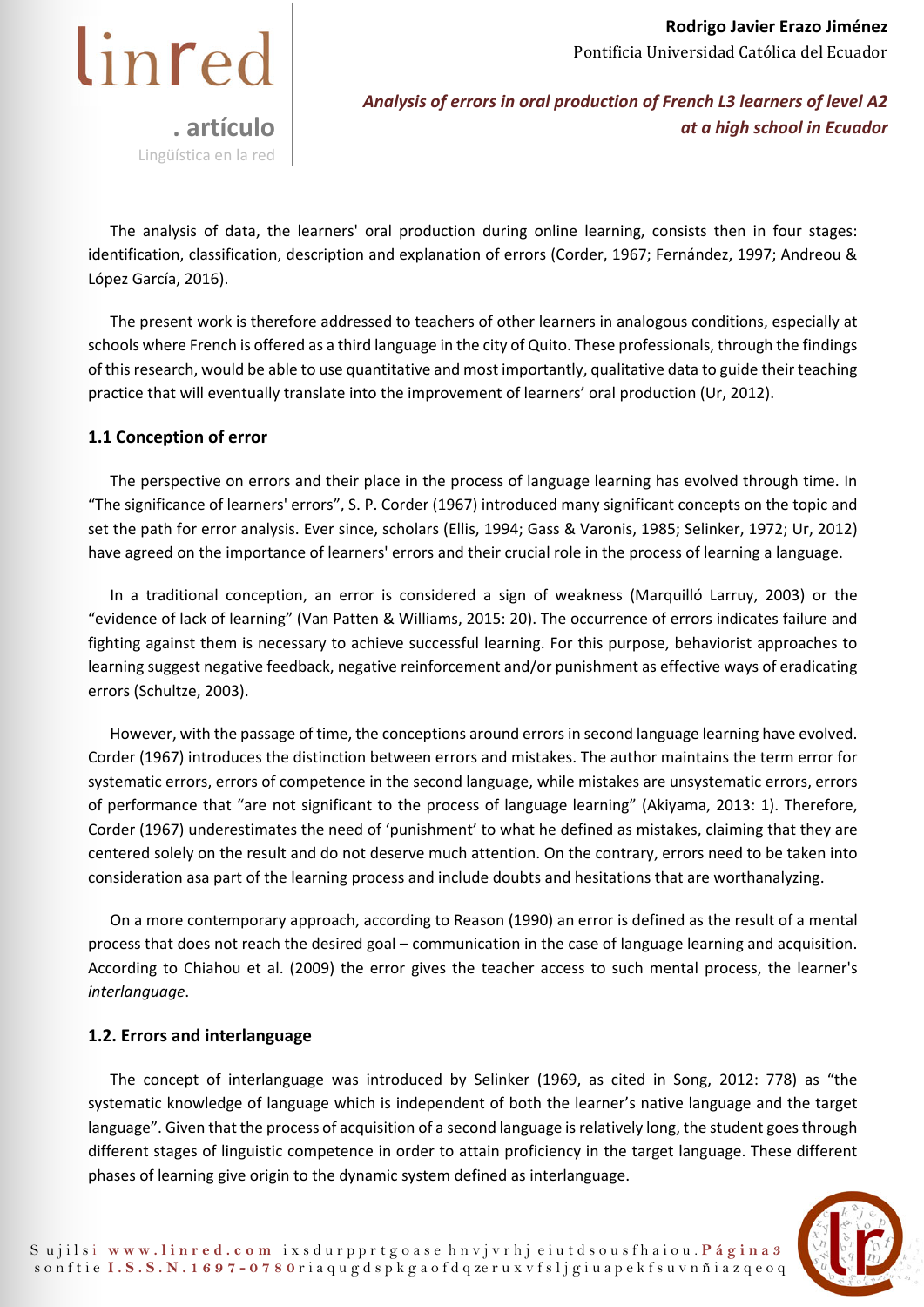

*Analysis of errors in oral production of French L3 learners of level A2 at a high school in Ecuador* 

It is worth mentioning that every student has his own interlanguage. It belongs to the student because he has built it himself throughout his learning process of the target language with the means he has at his disposal. It is a true and proper linguistic system with its own particular rules and logic, analogous to his idiolect in his L1.

Consequently, the learner's interlanguage is not definitive. On the contrary, it is unstable and in constant evolution; that is why errors are part of it. To this respect, Demirtas and Gumus (2009) argue that errors are proof of the functioning of the interlanguage. The interlanguage is composed, to a certain extent, of hypotheses about the target language tested by the learner where an error equals an incorrect hypothesis. Therefore, errors demonstrate that such assumptions become signs of regularity, indicators of a normal development of the second language acquisition, and footprints of the learning process in progress, ruling out the notion of errors as indicators of lack of learning or transgression to the norm.

## **1.3. Error typology**

The errors learners make are dictated by various factors that depend on the students' linguistic background, learning experience, but especially the degree of evolution of their interlanguage (Selinker, 1972). The variety of errors comprises then a wide range of possibilities making it difficult to restrict certain errors to a specific category (Alahmadi, 2014), even though scholars provide numerous classifications intended to cover a great deal of error types (Alba Quiñones, 2009).

Although the influence of the L1 was traditionally considered as the main source of errors, Besse and Porquier (1984) show that part of the errors in the L2 could be attributed to the L1 influence or interference (interlingual errors), while others are very similar to those produced by children who are acquiring their L1 (intralingual errors).

This classification led to a change of perspective upon the influence of the L1, which is considered as one of many resources the learner uses for the endeavor of the *reconstruction* of the target language. As a matter of fact, Lado's (1957) Contrastive Hypothesis claims that certain structures that are similar in the L1 and the L2 are transferred from one language to another and are therefore easier to acquire (positive transfer). However, a problem takes place when the structures in both languagesdiffer. This is when negative transfer occurs, in which case, errors appear.

It is important to signal nevertheless, that when it comes to learning a L3, L4, or more, Besse and Porquier (1984) argue that the language to which the learner recurs (L1) could be either the mother tongue or any other acquired language (for example, L2 or L3) that differs from the target language. What is more, Schwartz and Sprouse (2021) claim that the L2, or more accurately the L2-interlanguage, could effectively be a source of transfer to the L3 and exerts a variable degree of influence according to different factors that include the language typology and the degree of evolution of the L2 interlanguage.

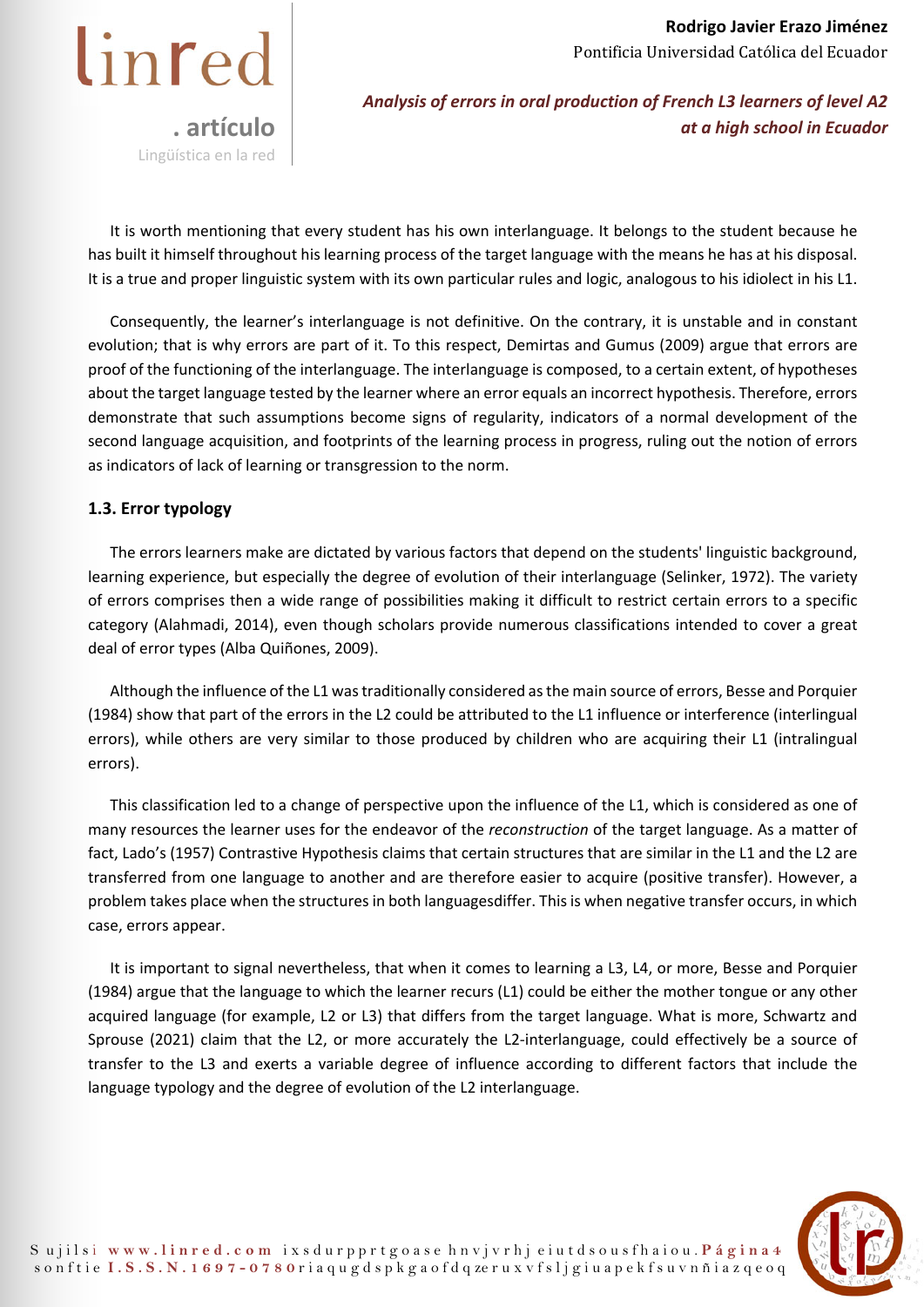

Whether there is an influence of another language on the target language or not, Durão (1999) brings together various different sources for interlingual and intralingual errors. Her classification is presented in Table 1 below:

**Table 1:** *Sources for interlingual and intralingual errors* 

| Interlingual errors                                        | Intralingual errors  |
|------------------------------------------------------------|----------------------|
| analogy                                                    | oversimplification   |
| phonetic or spelling similarities – cognates, falsefriends | over-generalization  |
| nuances in lexicon                                         | induced errors       |
| nuances in grammar                                         | excessive production |
| use of L1 words                                            |                      |
| foreignisms                                                |                      |
| literal translation                                        |                      |
| syntactic negative transfer                                |                      |

Adapted from Durão (1999: 69-71)

From a different perspective, according to Demirtas and Gümüs (2009), errors are usually assessed in two dimensions, the pragmatic and the linguistic level. These two levels lead us to distinguish two types of errors: errors of content and errors of form. The latter being more evident and identifiable, they include errors of phonology, morphology, orthography and syntax. In contrast, errors of content include other elements of discourse, for example the length of the speech or the writing, structure, coherence and cohesion of the ideas, among others.

As for Burt and Kiparsky (1972) as well as Johansson (1973, 1978), there is a need to analyze and classify errors according to the communicative effect they produce. Burt and Kiparsky distinguish between global and local errors. Global errors affect seriously and can even hinder the intelligibility of the message, because they "affect overall sentence organization", while local errors "affect single elements in a sentence" (Ellis, 2009: 6) and cause less difficulty in understanding the intended message. In the latter case, despite the presence of local errors, communication is more or less intelligible. Furthermore, Johansson (1978) proposes a hierarchy between these two types of errors, being global errors the ones that need more attention. The author claims they are more serious because they hinder message comprehension.

## **1.4. Error treatment**

Different approaches could be taken in order to face students' errors in second language acquisition. From this perspective, error treatment is not limited only to corrective feedback, but also to appropriate instruction with the goal of preventing errors from (re)occurring (Lee, 1970). In either case, the importance of error analysis is vital before any type of intervention takes place (Chiahou et al., 2009). This kind of information allows the

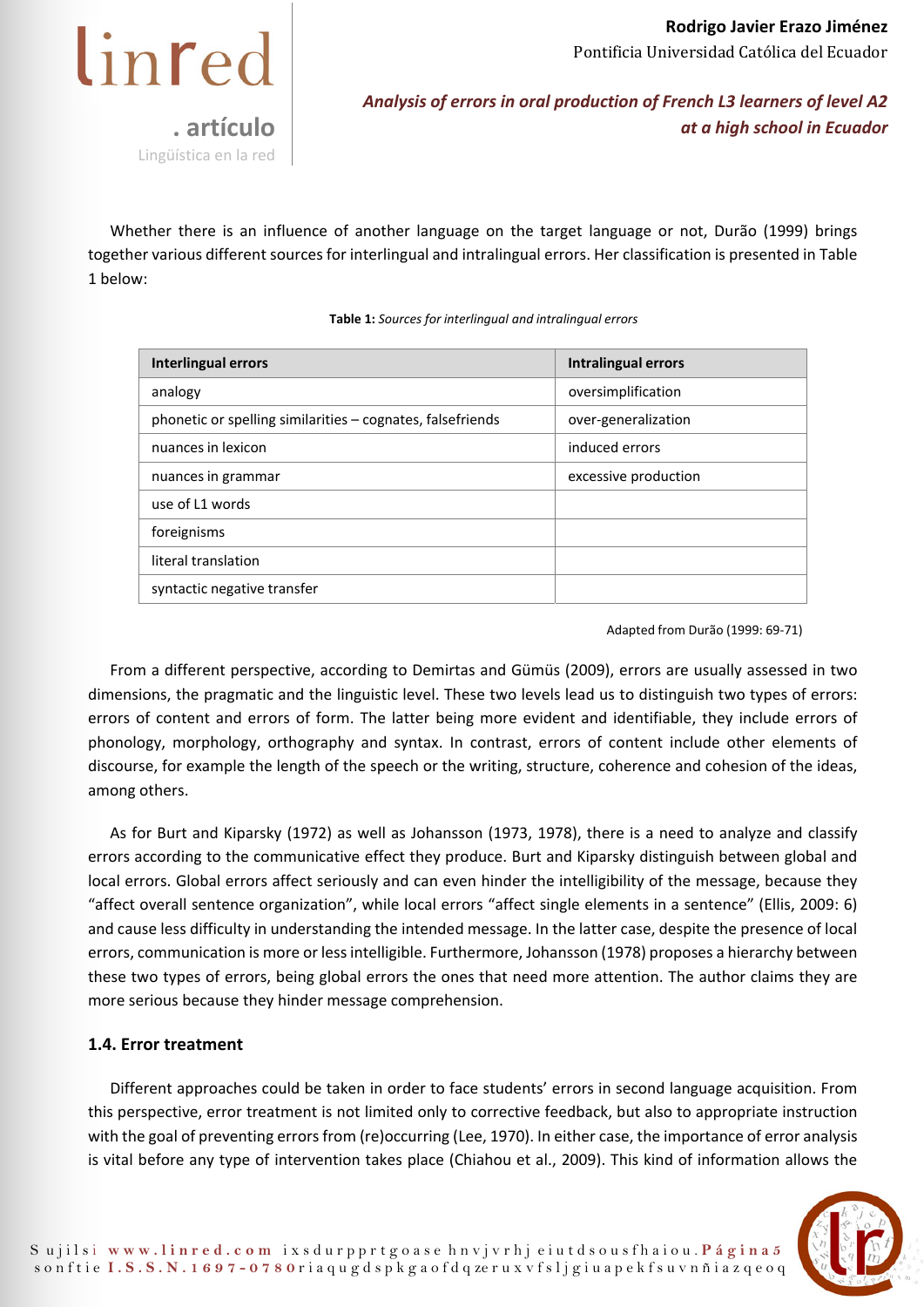

teacher to make a decision on what (Krashen, 1981), how, when to correct and who does so and to eventually reorient his teaching by providing the students with specific materials and techniques (Hendrickson, 1978) with the aim of preventing errors.

## **1.5. Error analysis**

Several studies on error analysis have been conducted with English L2 learners (Cabrera et al., 2014; Gayo & Widodo, 2018; Golshan, 2013; Mammeri, 2015; Sari, 2016) or with L2 French learners with an L1 other than Spanish (Garcia, 2005; Lyster & Ranta, 1997), but there is still much to be analyzed when it comes to errors made by L1Spanish learners of French, especially in oral production, although Deswarte et al. (2020) and Lissón and Trujillo-González (2018) carried out studies with participants of this linguistic background.

Regarding English L2 learners, research conducted by Cabrera et al. (2014) explains to what extent the L1 (Spanish) interferes in written production of high school seniors in Loja - Ecuador. Based on their results, the researchers prepared a handout for teachers "which contained some key strategies and suggestions on how to prevent L1 interference". Gayo and Widodo (2018), Mammeri (2015) and Sari (2016) conducted similar research but went further in their studies by considering not only interference from the L1 of the participants (Indonesian, for the first two and French, for the latter), but also the intralingual factors as a source for errors in written production. They also acknowledged the importance of recognizing the most common errors and the pedagogical implications for the improvement of teaching and learning of English. As for Golshan (2013), he analyzed the effect of corrective feedback on certain errors in written production and came to the conclusion that the effectiveness of feedback depends on the linguistic feature, i.e. the type of error.

Research on error analysis of French L2 learners includes similar approaches to what has been done for English learning. Lyster and Ranta (1997) quantify and classify errors to ultimately explore the different types of corrective feedback used by teachers and their native English speaking students' uptake (responses to feedback), according to the type of error. Garcia (2005) found intralingual and interlingual errors in written production in her study conducted with native Brazilian Portuguese L1 university students learners of French. Both authors agree on the fact that corrective feedback type and remedial instruction base their effectiveness on the error type the learners make.

More recently, Deswarte et al. (2020) published an analysis of fossilizing mistakes of French pronunciation in Spanish speakers. The participants of this research were undergraduate students of Modern Languages. The researchers found errors linked to the pronunciation of certain vowel sounds as well as to the distinction of minimal pairs of vowel and consonant sounds. However, this study does not cover other types of mistakes or errors, such as morphosyntactic or semantic.

An integral analysis of Spanish speakers' oral errors in the early stages of French L3 learning is consequently yet to be done. A study of this nature, which considers different categories and sources for error typology, would enable language instructors to carry out adjustments to their teaching-learning process.

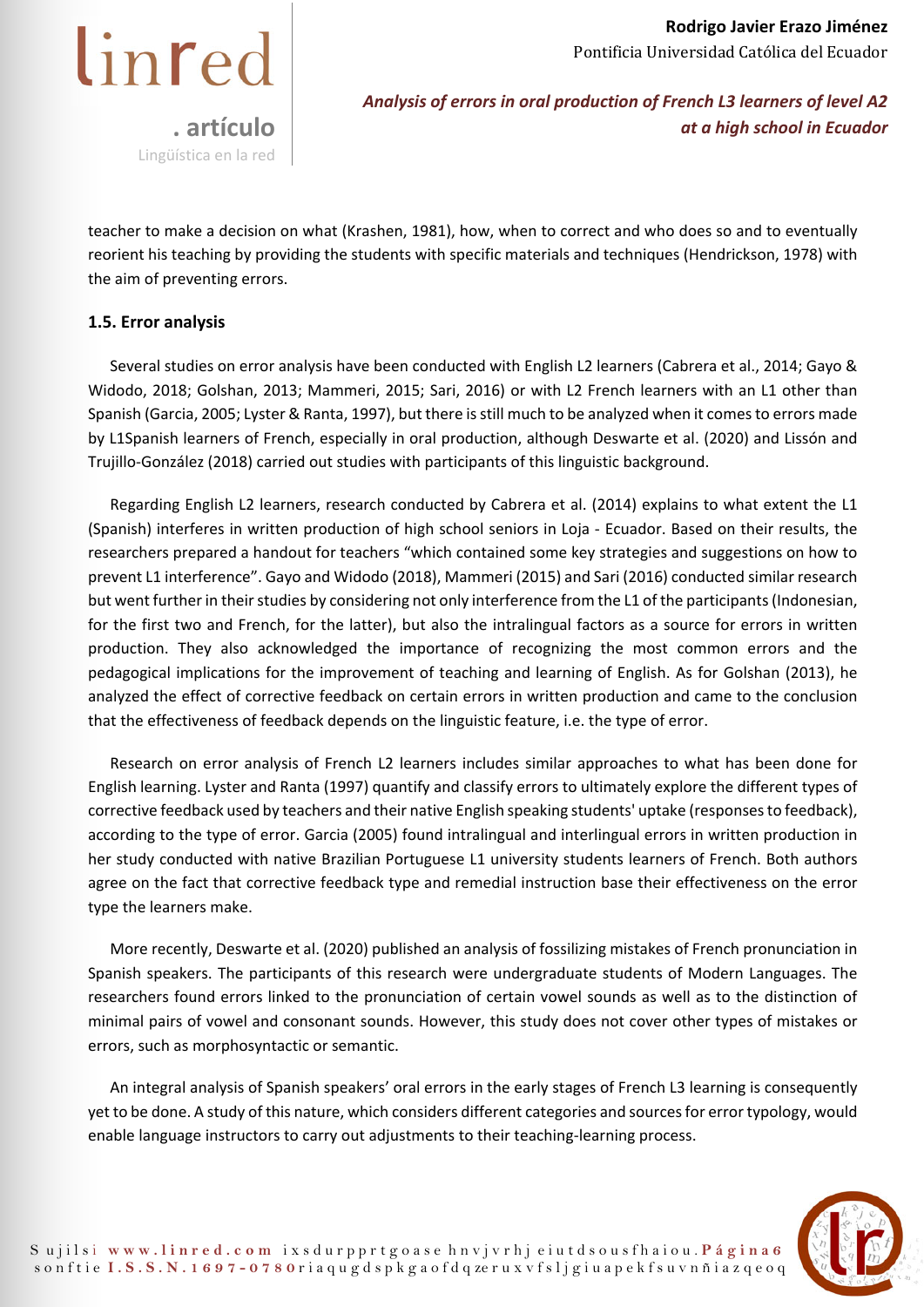

*Analysis of errors in oral production of French L3 learners of level A2 at a high school in Ecuador* 

## **2. Materials and methods**

The methodological organization of the present work is descriptive based on the collection – analysis of data. To analyze the information, a quantitative approach was used to obtain numerical and statistical results (Atmowardoyo, 2018) regarding the

amount of errors and their frequency. Besides, in a qualitative perspective, research "involving inductive thinking" was applied "to reveal hypotheses" (Atmowardoyo, 2018) of their possible causes.

## **2.1. Participants**

The participants of this research are 15 teenage students, aged 14 to 17 at a private school in Quito who are learning French as a third language during the first term of the academic year 2020 – 2021. The students belong to two different classesof the same level of instruction with the same teacher and attend two 40-minute video conferencing lessons a week. They have been learning French in person for three years and switched to online learning due to the COVID-19 pandemic. From a total of 30 students taking the course, parents of 15 students authorized their participation through a consent act. The learners' native language is Spanish and most of them have been taking English as a foreign language lessons 2-4 hours a week since elementary school, for at least eight years. The learners are at the A2 level of the CEFRL in both English and French.

## **2.2. Materials**

A test was given to the students in the form of a semi-structured interviewthrough a video conference. The interview consisted of five main questions proposed by Brillant and Himber (2016) and Gallon et al. (2017) for preparation of a speaking part of DELF A2 (*Diplôme d'Études en Langue Française*), which is an official examination to certify French language abilities at level A2 of the CEFRL. The topic chosen was "*Mon/ma meilleur(e) ami(e)*" - My best friend. The authors' questions were combined and reformulated (from imperative to interrogative form) and can be found below:

- *Qui est ton/ta meilleur(e) ami(e) ?*
- *Pourquoi est-ce qu'il/elle est ton/ta meilleur(e) ami(e) ?*
- *Quel est son caractère ? / Tu peux le/la décrire physiquement ?*
- *Quelles activités vous faites ensemble ?*
- *Est-ce que vous vous disputez parfois ?*

Adapted from Brillant and Himber (2016: 62) and Gallon et al. (2017: 36)

## **2.3. Procedure**

In a real DELF A2 setting, the test-takers are presented with three tasks in the speaking section: guided conversation, exchanging information and role-play. For the information exchange portion, they are provided with a list of topics from which they have to choose one. Then, they prepare their speech for 10 minutes (along

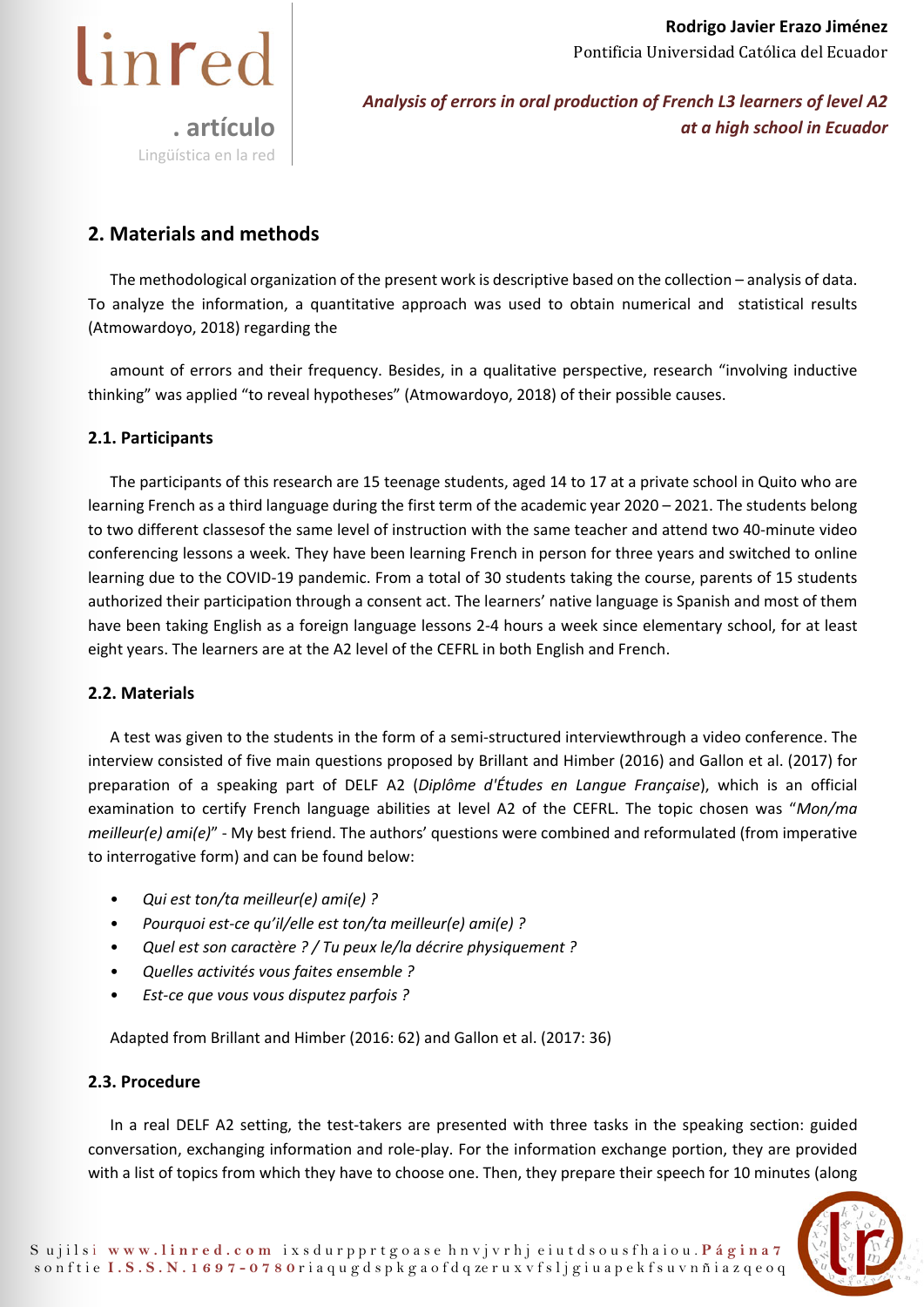

with the role-play part), and they have about two minutes to talk about it. The candidate may or may not be asked questions depending on their performance (CIEP, 2016). For the purpose of the present study, however, in order to guarantee the reliability of the results, the students were not given either a choice of topic or preparation time. Additionally, the students were not asked to present a speech, but rather to answer the aforementioned questions in full sentences.

The teacher did not provide them with any kind of corrective feedback and did not interrupt their intervention. However, his attitude towards errors on a regular basis is not the same, as he would normally take some kind of action towards error treatment, particularly recasts and explicit correction.

In order to analyze the data, the procedure for error analysis proposed by Corder (1967) was used. The interaction was recorded (audio only) to be later transcribed, then underwent four stages of analysis: identification of errors, classification,description and explanation (Andreou & López García, 2016).

For the identification, the learners' production was compared to what a proficient speaker of the language would have produced to convey the same meaning in acorrect way. A coding of colors was used to highlight errors of different categories in the transcription.

The classification was carried out by describing the errors very briefly following linguistic criteria to divide them into three main groups: phonological errors, morphosyntactic errors and semantic errors. The errors were then quantified to establish the number of tokens and determine their frequency.

Besides, in a qualitative perspective, the stages of description and explanation took place simultaneously. The most frequent errors were described hypothesizing on their possible causes based on the previously cited authors' criteria of error typology, particularly such developed by Burt and Kiparsky (1972), Demirtas and Gümüs (2009) and with a special emphasis on Durão's (1999). Indeed, in all these studies research is focused on the possible causes and effect of errors.

## **3. Findings and discussion**

From the results of the analysis of errors made by the participants in their oral interactions, three main groups of errors were identified: phonological, morphosyntanctic and semantic. The total percentages of the errors are presented in in Figure 1:

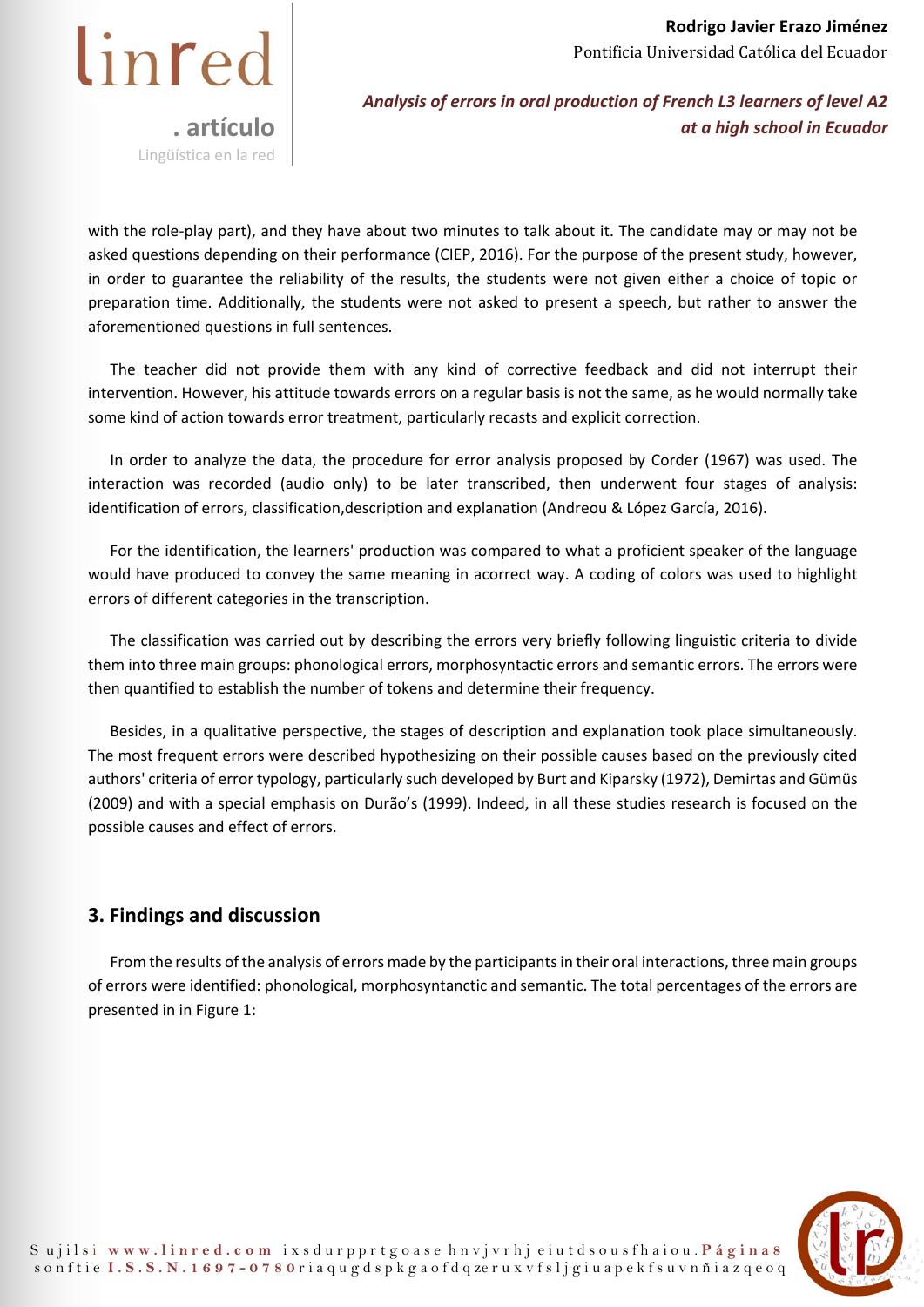linred **. artículo**  Lingüística en la red

*Analysis of errors in oral production of French L3 learners of level A2 at a high school in Ecuador* 



#### **Figure 1:** Categories of errors in the participants' production

#### **3.1. Phonological errors**

Out of the three main groups, phonological errors have the most prevalence in the participants' spoken production. A total of 265 instances of errors have been recorded and include, but are not limited to: mispronunciation of 15 frequent words and expressions, misapplication of two phonological rules and incorrect production of six phonemes. These errors of form, as they are at the phonological level (Demirtas & Gümüs, 2009), although numerous, would fall in the category of local errors considering the communicative effect they have. As such, given the context, they do not hinder communication and affect only the aforementioned elements (Burt & Kiparsky, 1972).

Table 2 shows the words and expressions that appeared most frequently in the participants' production and the times that such items were pronounced in a way that differs from the standard pronunciation. In many cases, the students' utterances include more than one way of pronouncing the word or expression.

The possible etiology of these errors is however more complex and an explanation cannot be provided for them as a whole. Errors such as *est* /ɛ/ uttered as [est]; *je* /ʒə/, /ʒ/ as [ʒe] or [dʒe]; *nous* /nu/ as [nows]; *cheveux*  /ʃəvø/ as [tʃeβewks] or [ʃeβews], *parce que (parce qu')* /paʁskə/, /parʁsk/ as [parseke] or [paʁseke]; *video* /video/ as [bi'ðeo]; *yeux* /jø/ as [jewks] or [ʒœks]; *c'est* /sɛ/ as [sest]; and *très* /tʁɛ/ as[tʁes] suggest they are instances of interlingual errors by analogy (Durão, 1999). In this case, interference from L1 Spanish could have been the reason why the participants opted to pronounce every letter of the words as they would in Spanish with sounds they have in their phonetic repertoire as speakers of the Ecuadorian variety (Haboud & De la Vega, 2003). This phenomenon is especially remarkable in the pronunciation of vowel sounds, as the participants who uttered

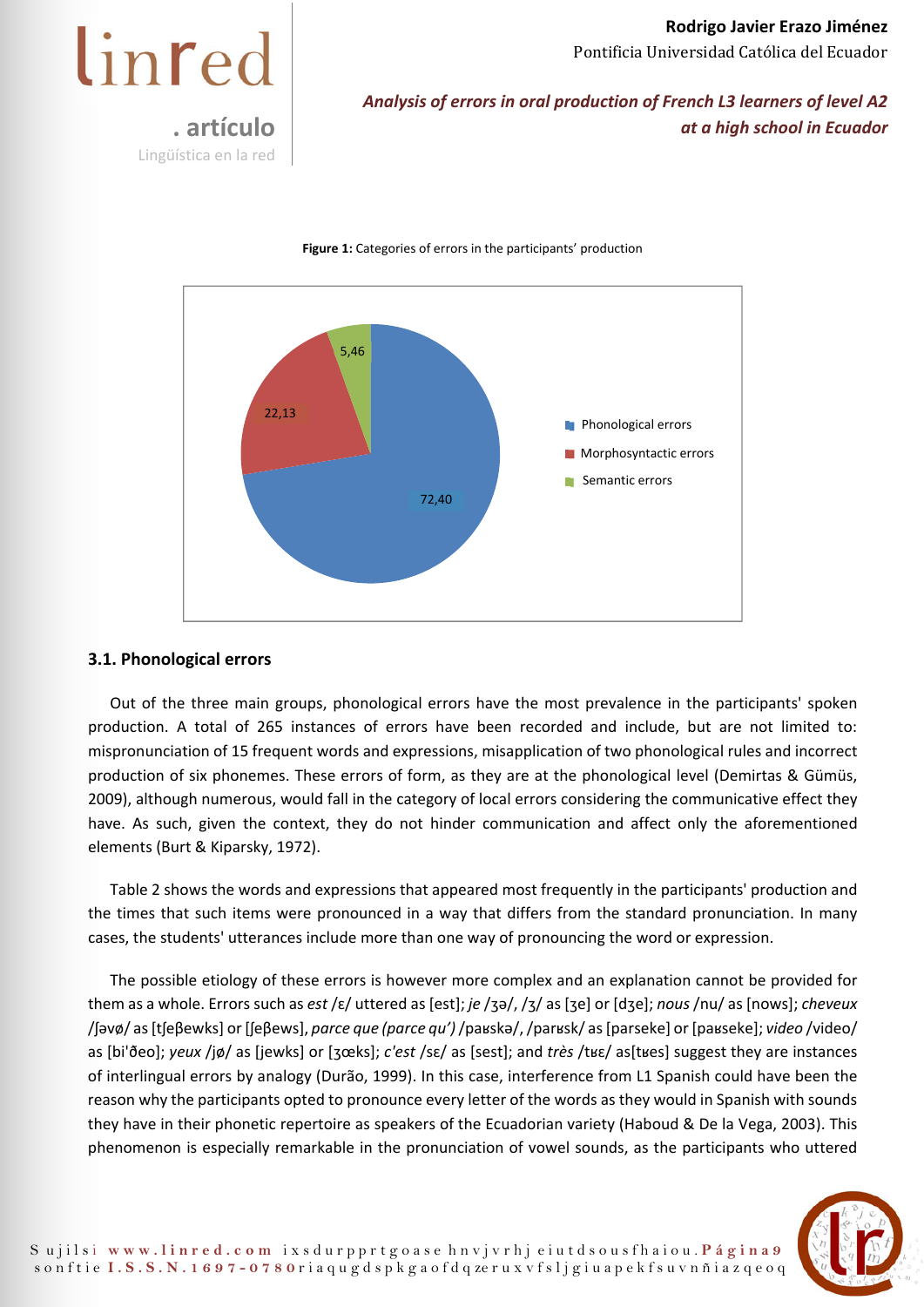

them erroneously had a tendency to reduce French mid- central /ə/ and mid-front /ø/, /ɛ/ to Spanish mid-front vowel /e/ as well as to pronounce digraphs <ou> /u/, <eu> /œ/, /ø/ as diphthongs [ow], [ew].

Samples such as *nous* /nu/ uttered as [nus]; *jeu(x)* /ʒø/ as [ʒew]; *meilleur(e)(s)* /mɛjœʁ/ as [meljœʁ], [meʒœʁ] or [meʒoʁ]; *vidéo* /video/ as [vi'ðeo]; *yeux* /jø/ as [ʒə] or [ʒœks]; *beaucoup* /boku/ as [beakup] [bokup]; *j'ai* /ʒe/ as [ʒea]; and *fait* /fɛ/ as [fet] likely evidence an incomplete mastery of the rules of pronunciation of French in addition to a possible interference from Spanish. When comparing the spectra of the learners' utterances to the standard pronunciation using the speech analysis software Praat, it has been determined that some phonemes of the word were pronounced closely to the standard pronunciation while others were articulated with the Spanish sounds that correspond to the graphemes.

| Word/expression                           | Nº of<br>tokens | $N2$ of<br>errors | Percentage<br>of errors | <b>Uttered as</b>                                                                     |
|-------------------------------------------|-----------------|-------------------|-------------------------|---------------------------------------------------------------------------------------|
| $est$ / $\varepsilon$ /                   | 43              | 10                | 23,26%                  | [est] [es]                                                                            |
| nous /nu/                                 | 30              | 9                 | 30%                     | [nows] [nus] [nuz]                                                                    |
| je (j') /ʒə/ /ʒ/                          | 28              | 13                | 46,43%                  | $[3e]$ $[d3e]$                                                                        |
| parce que (parce qu')<br>/paʁskə//parʁsk/ | 24              | $\overline{7}$    | 29,17%                  | [parseke] [paske]<br>[paʁseke]                                                        |
| c'est / se/                               | 20              | $\mathbf{1}$      | 5%                      | [sest]                                                                                |
| meilleur(e)(s) / mεjœʁ/                   | 15              | 4                 | 26,67%                  | [meljœʁ] [meʒœʁ]<br>$[$ mezoʁ] $]$                                                    |
| sont/so/                                  | 14              | $\overline{2}$    | 14,29%                  | [son]                                                                                 |
| très /tʁɛ/                                | 14              | $\mathbf{1}$      | 7,14%                   | [tʁes]                                                                                |
| $jeu(x)/3\phi/$                           | 13              | 6                 | 46,15%                  | [3ew] [3we] [30e]                                                                     |
| vidéo /video/                             | 12              | 4                 | 33,33%                  | [vi'ðeo] [bi'ðeo]                                                                     |
| beaucoup /boku/                           | 10              | 3                 | 30%                     | [beakup] [bokup]                                                                      |
| cheveux / Javø/                           | 9               | 8                 | 88,89%                  | [ $[efe$ ] [ $efo]$ [ $3e$ ][ $t$ $fe$ βewks] [ $fe$ βe] [ $fe$ βø]<br>[ʃaβø] [ʃeβek] |
| yeux /jø/                                 | 8               | 4                 | 50%                     | $[jewks]$ $[3a]$ $[3eks]$                                                             |
| fait /fε/                                 | 6               | $\overline{2}$    | 33,33%                  | [fet]                                                                                 |
| j'ai /ʒe/                                 | 4               | 3                 | 75%                     | [3ea]                                                                                 |
| <b>TOTAL</b>                              | 250             | 77                |                         |                                                                                       |
| Percentage                                | 100%            | 30,80%            |                         |                                                                                       |

**Table 2:** *Errors in pronunciation of frequent words and expressions* 

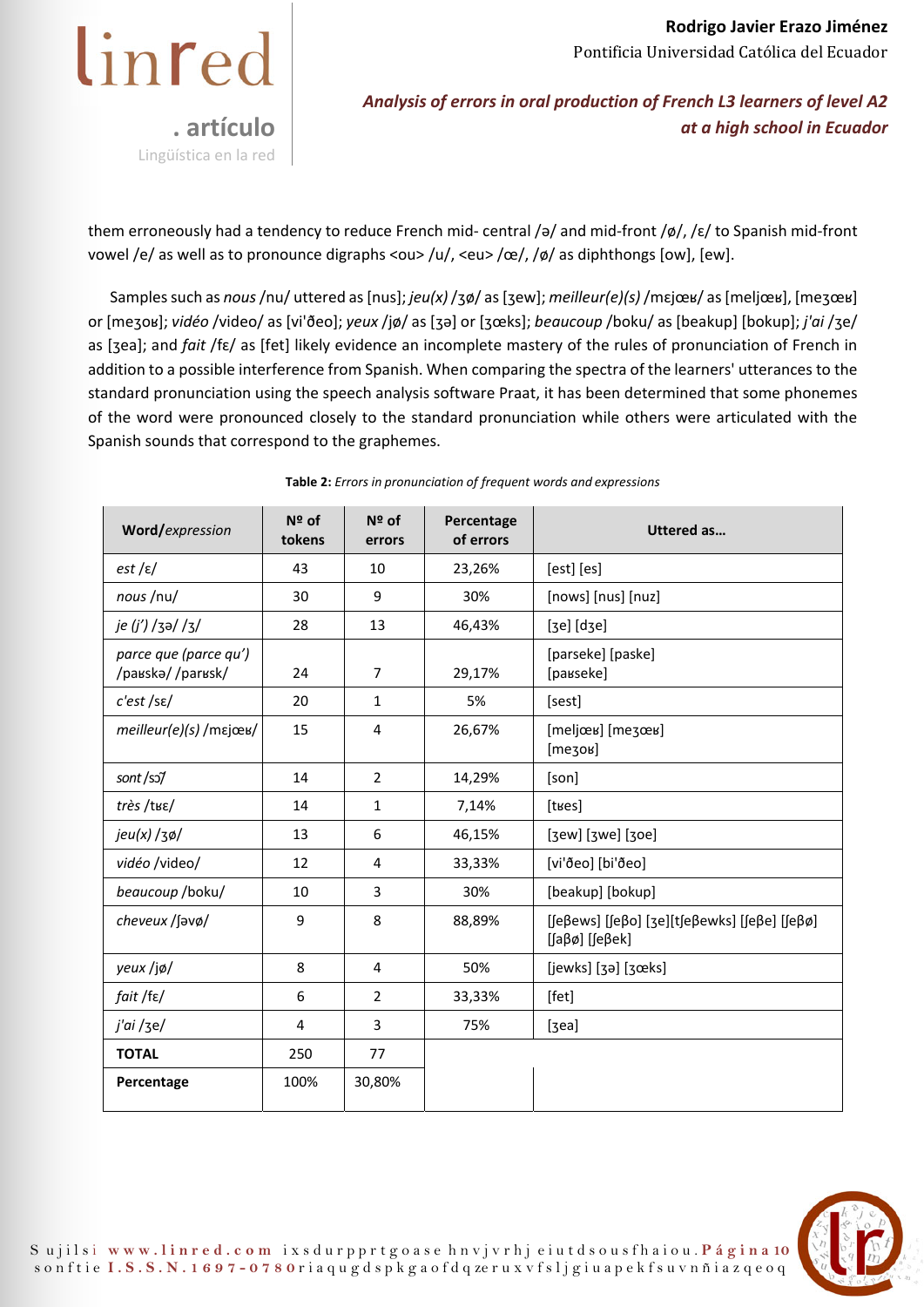

*Analysis of errors in oral production of French L3 learners of level A2 at a high school in Ecuador* 

Another case of interference of the L1 is that the learners' phonetic repertoire would not facilitate the articulation of some French sounds. The word *cheveux* /ʃəvø/ produced in several different ways: [ʃeβo], [ʒe], [ʃeβe], [ʃeβø], [ʃaβø], [ʃeβek] (88,89% of erroneous utterances) as well as [ʒoe] for *jeu(x)* /ʒø/, and [paske] for *parce* que /paʁskə/, /parʁsk/ reveal the unsuccessful learners' attempt at pronouncing the words and suggest that the learners might know the rules of pronunciation, but have not yet mastered the articulation of /ə/ and /ø/, vowel sounds that do not exist in Spanish or English.

Although none of the errors in Table 2 were considered to have an intralingual origin only, without any influence of the L1, there is an error that could be categorized as either interlingual or intralingual (Durão, 1999). That is the case of *est* /ɛ/ pronounced as [es]. Overgeneralization could have occurred (silent final -t) or it might simply be a case where the learner used the equivalent word in Spanish. Below, Table 3 shows the number of errors learners made in the application of two phonological rules of French: pronunciation of final letters and elision of *que, je, me* and *ne* before vowels.

| Rule                              | Nº of<br>toke ns | Nº oferrors    | Percentageof<br>errors | <b>Examples</b>                                                  |  |  |
|-----------------------------------|------------------|----------------|------------------------|------------------------------------------------------------------|--|--|
| Silent final letters              |                  |                |                        |                                                                  |  |  |
| $-t$                              | 160              | 36             | 22,50%                 | amusant/amyzã/ ><br>$*[a'mysant], et /e/ >*[et]$                 |  |  |
| $-S$                              | 151              | 34             | 22,52%                 | nous /nu/ $>$ *[nus], elles<br> s <br>$*$ [els]                  |  |  |
| -e                                | 101              | 9              | 8,91%                  | écoute /ekut/ > *[ekute],                                        |  |  |
| -er (infinitiveverbs)             | 15               | 5              | 33,33%                 | discuter /diskyte/ ><br>*[diskutɛʁ], jouer /jwe/ ><br>$*$ [zuɛʁ] |  |  |
| <b>TOTAL</b>                      | 427              | 84             |                        |                                                                  |  |  |
| Percentage                        | 100%             | 19,67%         |                        |                                                                  |  |  |
| Elision of words preceding vowels |                  |                |                        |                                                                  |  |  |
| que > qu'                         | 13               | $\overline{7}$ | 53,85%                 | parce qu'elles > *parce que<br>elles                             |  |  |
| je > j'                           | $\overline{7}$   | 3              | 42,86%                 | j'ai > *je ai                                                    |  |  |
| me > m'                           | $\mathbf{1}$     | 1              | 100%                   | il m'aide > $*$ il me aide                                       |  |  |
| ne > n'                           | 5                | $\mathbf{1}$   | 20%                    | je n'ai pas > *je ne ai                                          |  |  |
| se > s'                           | 8                | $\mathbf{1}$   | 12,50%                 | elles s'intéressent > *ellesse<br>intéressent                    |  |  |
| <b>TOTAL</b>                      | 34               | 13             |                        |                                                                  |  |  |
| Percentage                        | 100%             | 38,24%         |                        |                                                                  |  |  |

#### **Table 3:** *Errors in the application of phonological rules*

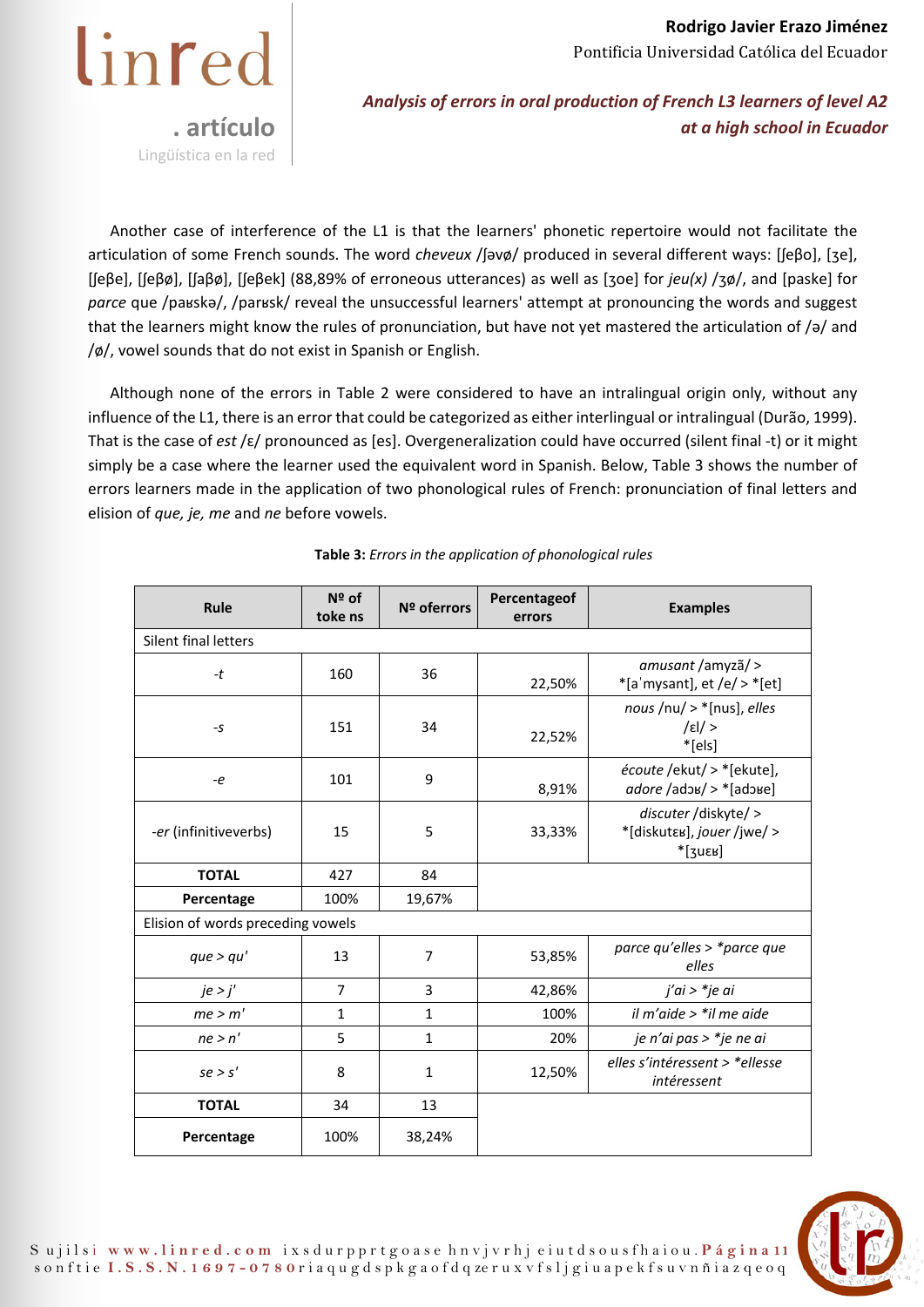

*Analysis of errors in oral production of French L3 learners of level A2 at a high school in Ecuador* 

As it can be seen in Table 3, these errors could be more easily described to a certain extent using Durão's (1999) classification. The pronunciation of final letters -e, -s,

-t and -er when they should be silent seem to be due to interference of Spanish L1, which puts them into the interlingual category. The learners had a tendency to pronounce every letter of the word as they would do in Spanish as shown in Figure 2, below. We can visualize the phenomenon in a passage of the transcription of participant 5's interaction:

*Elle porte ø pantalons grands.*  ['elepoʁ'tepanta'lonsgʁands] *(…) Nous regardons la télé, nous écoutons ø la musique.*  [nusʁegar'donslate'lenuseku'tonslamy'sik]



#### **Figure 2:** *Errors in pronunciation of silent final letters*

In spite of the previous assertion, the source for errors in elision may be different. There could likely be an interference of the L1, since this phenomenon is not a standard linguistic feature of Spanish and the words *que*  [ke], *me* [me], *se* [se] and *de* [de] exist in the L1. However, the source could also be the oversimplification of the rule, especially in the case of que as it might be thought that only two-letter words such as *je, me, se, de, ne* are elided before a vowel and not three-letter words like *que*. The evidence from this study suggests that errors in elision of two-letter words occur less often than in the word que. As shown in Figure 3, a word que that has not been elided represents 20,59% of the utterances involving elision.

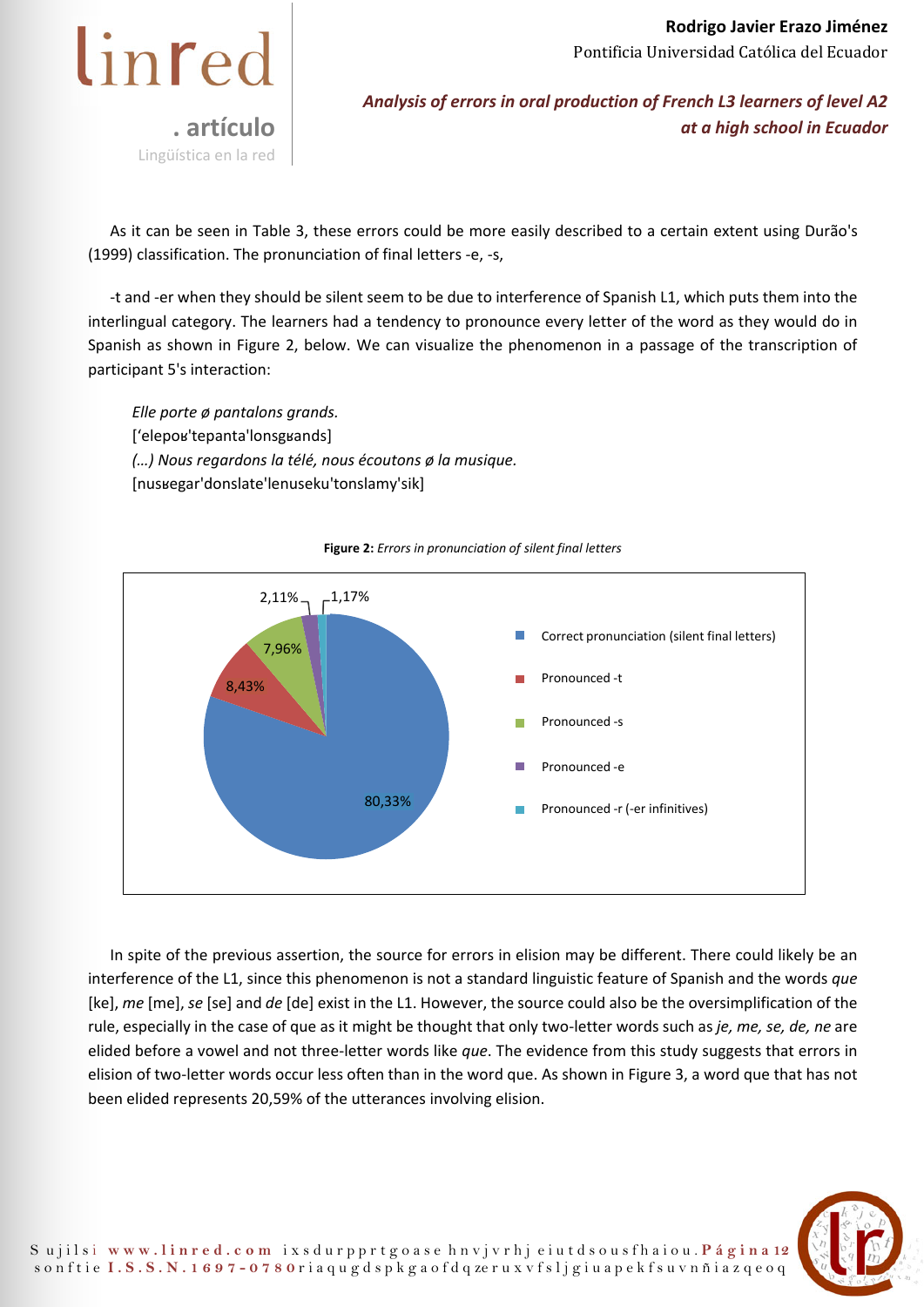*Analysis of errors in oral production of French L3 learners of level A2 at a high school in Ecuador* 

2,94% 2,94% 2,94% 8,82% 20,59% 61,76% **Correct application of elision Unelided** je Unelided me Unelided ne **Unelided se** Unelided que

**Figure 3:** *Errors in elisión* 

**. artículo** 

Lingüística en la red

linred

Some phonemes posed more difficulty in pronunciation than others for the participants of this study. Such phonemes are presented in Table 4 including thenumber of errors the participants committed. Interference from the L1 could be one of the reasons for the incorrect utterance of the sounds, since they are characteristic French sounds that do not exist in Spanish or in English. It is worth mentioning that the errors in the phoneme /ʁ/, although recurrent (16 times, 19,28%), were not as significant as the errors in the vowel and semivowel sounds (92,86% for /ã/, 100% for /õ/, 93,33% for /ɛ/̃ , 83,33% of errors for /y/ and 100% of errors for /ɥ/).

| Phoneme      | Nº of tokens | $N2$ of errors | Percentage of<br>errors | <b>Uttered as</b> |
|--------------|--------------|----------------|-------------------------|-------------------|
| /õ/          | 19           | 19             | 100%                    | [on]              |
| $/$ ui $/$   | 3            | 3              | 100%                    | $[u]$ $[wi]$      |
| /ε7          | 15           | 14             | 93,33%                  | [in][im][un]      |
| /ã/          | 28           | 26             | 92,86%                  | [an]              |
| /y/          | 18           | 15             | 83,33%                  | $[u]$ $[ju]$      |
| /в/          | 83           | 16             | 19,28%                  | $[r]$ $[$ ]       |
| <b>TOTAL</b> | 166          | 93             |                         |                   |
| Percentage   | 100%         | 56,02%         |                         |                   |

**Table 4:** *Errors in pronunciation of specific phonemes*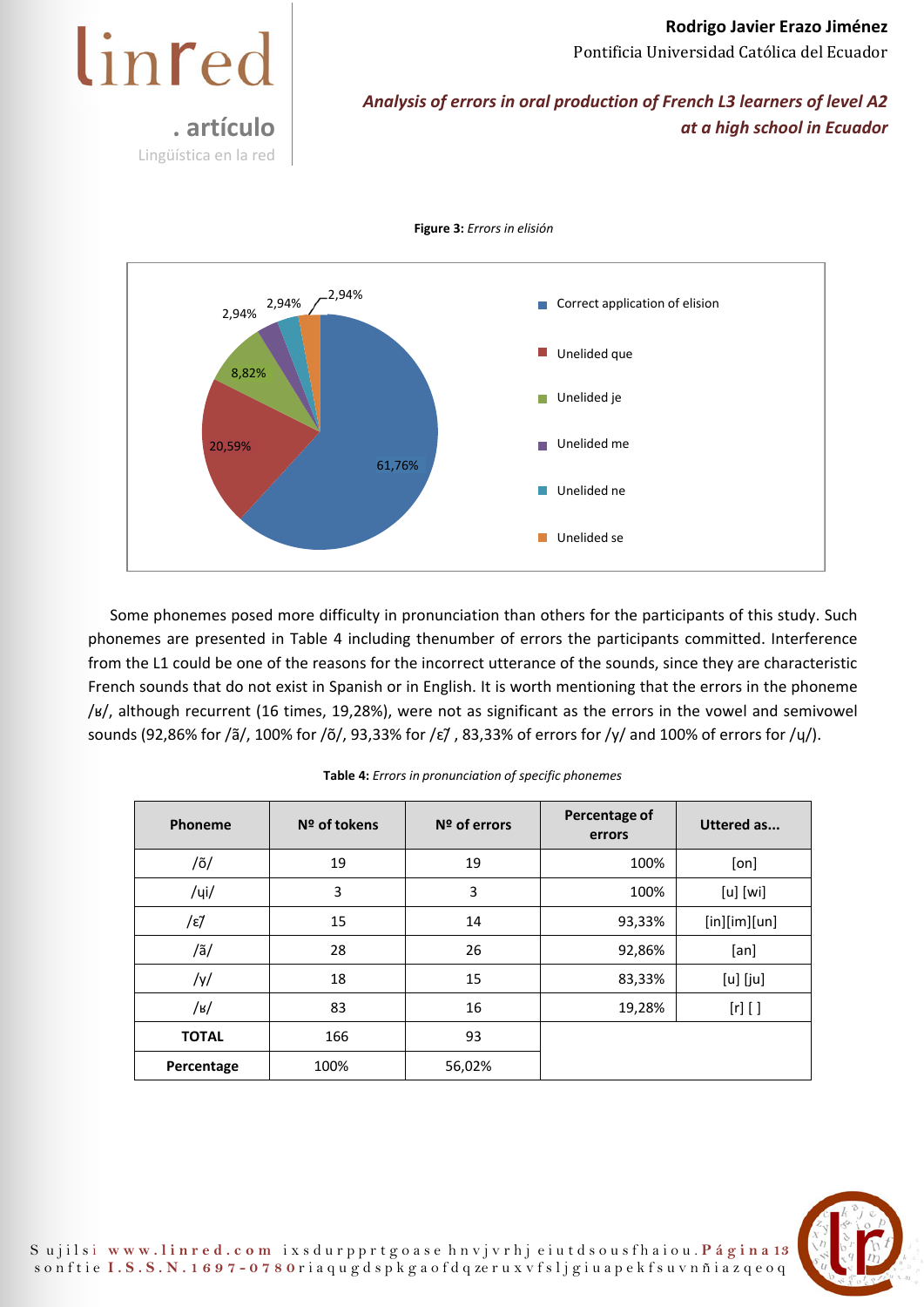

*Analysis of errors in oral production of French L3 learners of level A2 at a high school in Ecuador* 

The participants of the present study replaced nasal vowels by oral vowels followed by nasal consonants 95,16% of the times, e.g. *indépendante* /ɛdepãdãt/ pronounced as [independant] or *pantalons* /pãtalõ/ as [pantalons]. The results coincide with Deswarte et al.'s (2020) who also found that these vowels and semivowels were articulated in a similar fashion by Spanish speakers, intermediate learners of French (B1 level of the CEFRL). The researchers state that the source for the errors could be an analogy with Spanish. However, overgeneralization might also be behind the errors because the graphemes <a>, <e>, <i>, <o>, <u>, <n> are pronounced /a/, /e/, /i/, /o/, /u/, /n/ in certain contexts in French.

Regarding the phonemes /y/, / $\frac{1}{4}$  and /ʁ/, the participants also replaced the phonemes with equivalent sounds found in Spanish in accordance with the spelling of the words: [u], [w] or [r]. This is why words such as *musique* /myzik/, *nuit* /nɥi/ and *adore* /adɔʁ/ were uttered as [musik], [nwi] and [adore] motivating their classification as interlingual errors.

## **3.2. Morphosyntactic errors**

Morphosyntactic errors are items that have to do directly with the form of the elements of the discourse, this is why they are classified as errors of form according to Demirtas and Gümüs (2009). A total of 81 instances of errors at the morphosyntactic level were recorded. Any of them were considered to represent major hindrance to communication, therefore all of them are included in the category of local errors (Burt & Kiparsky, 1972). The errors were divided into two main groups, those involving nouns and those that have something to do with verbs. Results are presented in Table 5, below:

| Category                               | $N2$ of<br>errors | Percentage of<br>morphosyntactic<br>errors | <b>Examples</b>               |
|----------------------------------------|-------------------|--------------------------------------------|-------------------------------|
| <b>Errors affecting noun phrases</b>   | 36                | 44,44%                                     |                               |
| <b>Determiners</b>                     | 27                | 33,33%                                     | *ma meilleur ami              |
| Word order                             | 5                 | 6,17%                                      | *vidéo jeux                   |
| Agreement                              | 3                 | 3,70%                                      | <i>*cheveux brunes</i>        |
| <b>Quantity expressions</b>            | $\mathbf{1}$      | 1,23%                                      | *beaucoup amis                |
| <b>Errors related to verbs</b>         | 45                | 55,56%                                     |                               |
| Conjugation                            | 29                | 35,80%                                     | *nous fait                    |
| Verb + preposition                     | 7                 | 8,64%                                      | *nous jouons jeux<br>vidéo    |
| <b>Negation</b>                        | 6                 | 7,41%                                      | *non, nous jamais<br>disputés |
| Verb modifiers                         | 3                 | 3,70%                                      | *je connocé il                |
| <b>Total of morphosyntactic errors</b> | 81                | 100%                                       |                               |

**Table 5:** *Morphosyntactic errors* 

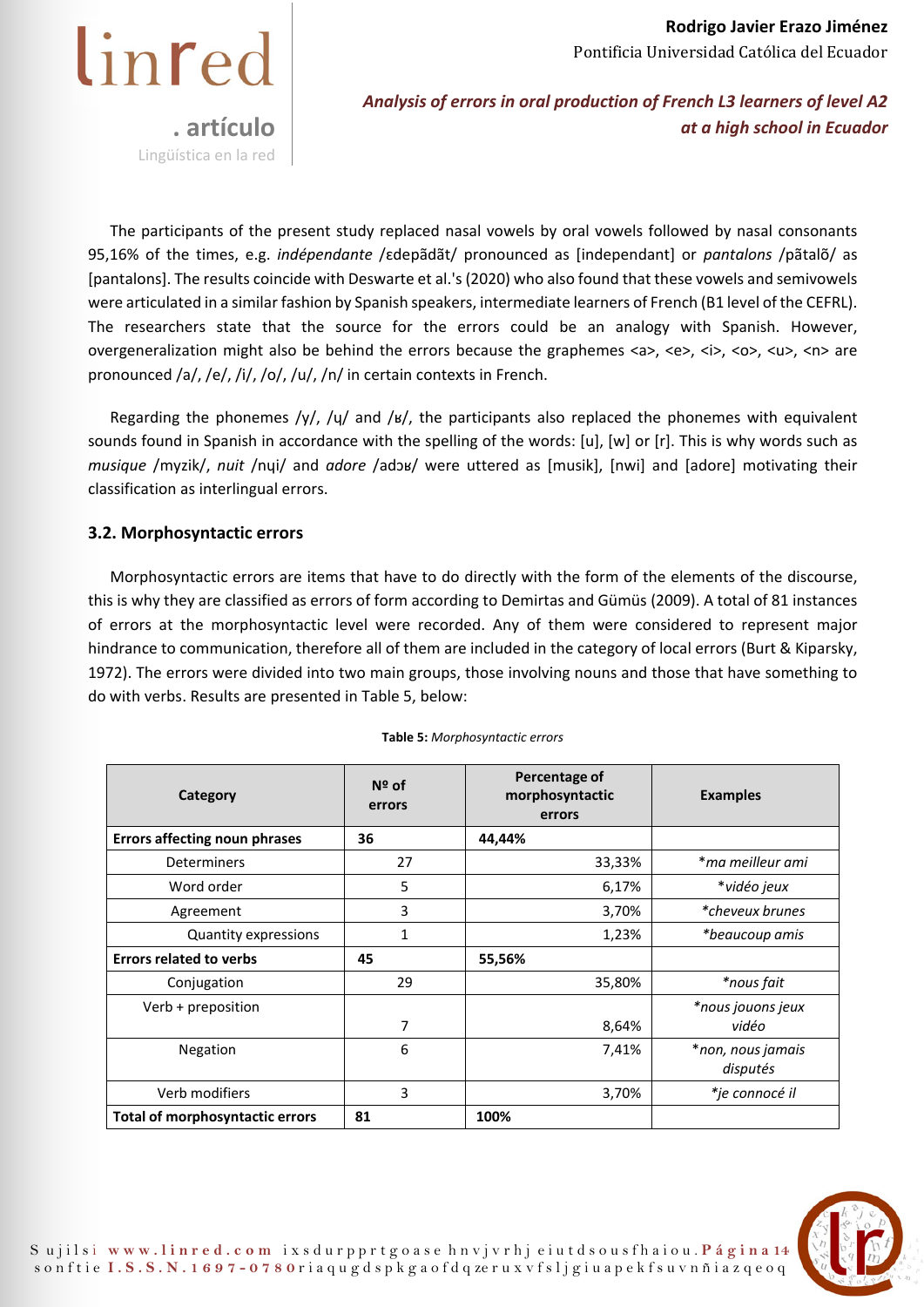



## **3.2.1. Errors related to nouns**

#### 3.2.1.1. Determiners

The erroneous use of determiners or their omission represent 33,33% of morphosyntactic errors and 75% of those related to nouns. Determiners are words that modify nouns and fulfill different functions "to specify the status of the noun" (Hawkins & Towell, 2015). The use of determiners in French is particularly complex for learners as they agree in gender and number with the noun and are sometimes used in contexts where Spanish or English would not use any (Hawkins & Towell, 2015).

### 3.2.1.2. Possessive adjectives

In response to the first question of the interview *Qui est ton/ta meilleur(e) ami(e)?* (Who is your best friend?) the participants were prompted to initiate their speaking with the use of a possessive adjective and eventually use it again to answer other questions, usually "my" - *mon*, masculine singular; *ma*, feminine singular or *mes*, plural. In their production, a few learners failed to use a possessive adjective that agrees with the noun (7 times), as showed in the following transcriptions (names have been changed intentionally to protect the participants' identities):

*\*Ma meilleur ami, c'est Andrés. \*Mon meilleure amie, c'est Mariana. Darío et Leonardo sont mes- sont \*mon meilleurs amis...* 

The misuse of adjectives may have its source on the L1, owing to the fact that possessive adjectives for the persons of singular are not variable in Spanish: a case of analogy, a feature of interlingual errors (Durão, 1999). In contrast, the errors could be explained as intralingual if we take into consideration that the participants who used a masculine adjective to talk about a female friend might have overgeneralized the rule that prescribes that *ma* becomes *mon* before a noun starting with a vowel: *mon amie* overlooking the adjective meilleur that was placed before the noun this word determines. Although this type of errors could be classified as global because the gender of the people could have been mistaken, the errors are only local, as the message is conveyed (Burt & Kiparsky, 1972) because the people's names are explicitly mentioned afterwards.

#### 3.2.1.3. Definite and indefinite articles

In the participants' descriptions of their best friends, some of them talked about the color of their hair and eyes. The noun phrases for these descriptions require the use of definite articles before the noun, in this case, *les* as both *cheveux* and *yeux* are plural nouns. The participants, however, omitted this article six times, as in the Ecuadorian variety Spanish, a construction without article is allowed and preferred:

*Elle a ø cheveux \*brunes et ø yeux \*brunes. Elle est petite et a ø \*verts yeux.* 

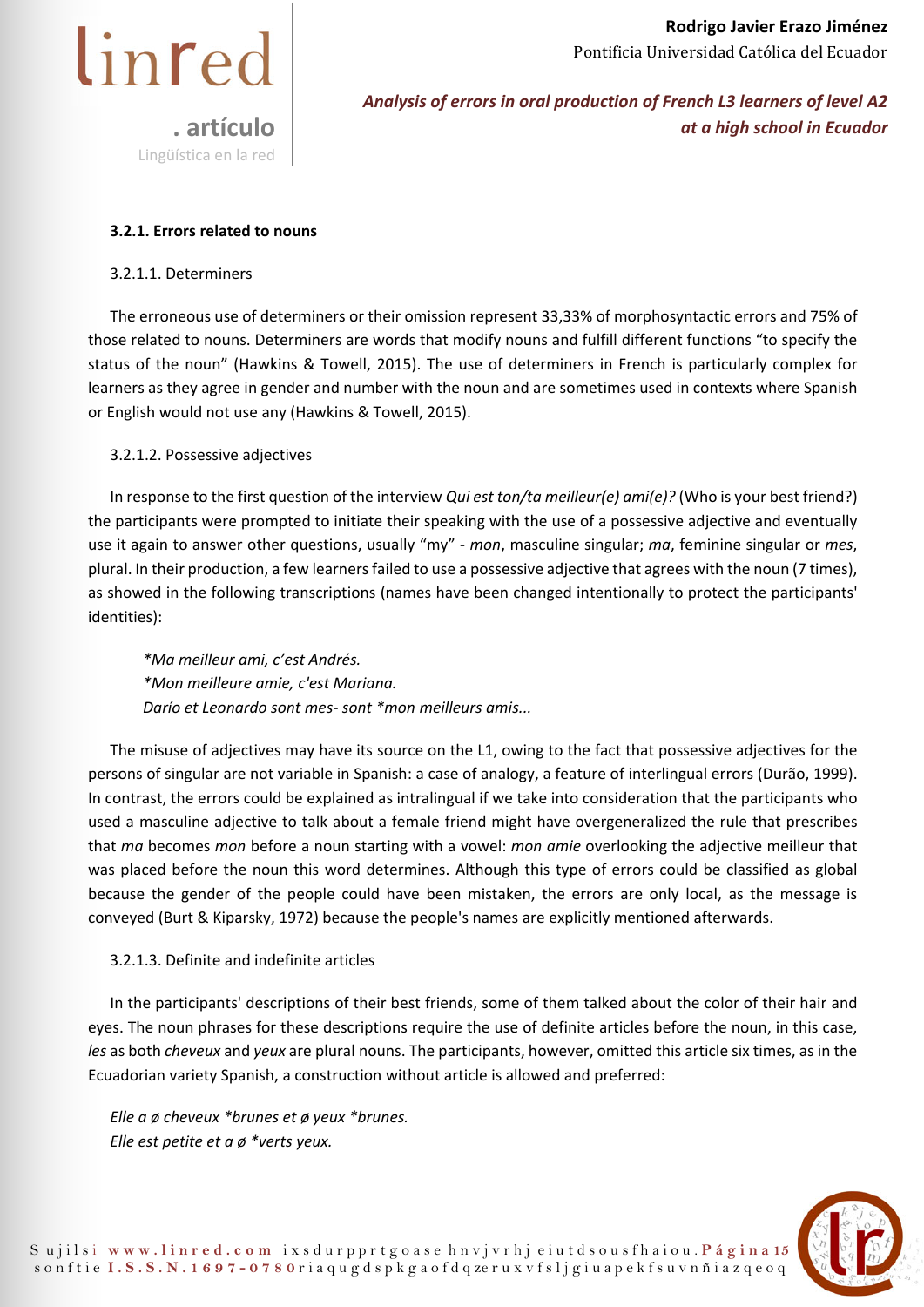

In a similar fashion, while the French indefinite article des that usually goes before plural nouns of an indeterminate quantity, Spanish or English permit equivalent constructions without an article (Hawkins & Towell, 2015). The implication would be a negative transfer resulting in the omission of the article in French, so we encountered constructions such as:

*Elle porte ø pantalons grands. Nous jouons à ø jeux \*de vidéo On regarde ø films.* 

Consequently, the aforementioned errors in the use of determiners could be interlingual (negative transfer and analogy with L1) or intralingual (overgeneralization of rules) (Durão, 1999).

### 3.2.1.4. Partitive articles

Both interlingual and intralingual features for the errors in the use of partitive articles were found in this research. The three instances of this type of error revolve around the noun *musique* "music", an abstract noun that is usually preceded by the partitive article *de la* when functioning as the direct object of the verb. The notion of a partitive article does not exist in Spanish and a similar structure would not need an article, thus generating interference of negative transfer between the two languages.

However, the learners who produced this error used a definite article instead of a partitive: *\*Nous écoutons ø la musique.*, bringing up the possibility of an intralingual error of oversimplification of the rule (Durão, 1999) when assuming a feminine article - definite in this case- would fit in the structure.

## 3.2.1.5. Word order

Syntactical features of Spanish and English were used in the production of certain noun phrases. Structures that include *\*jeux de vidéo, \*vidéo jeux, \*verts yeux*, have been observed in the corpus and reveal a syntactic negative transfer of Spanish or English, consequently produced as interlingual errors. Below, Table 6 shows the the erroneous syntactical structures in comparison with their equivalents in Spanish and English.

| <b>Erroneous production</b> | <b>Spanish</b>  | <b>English</b> |
|-----------------------------|-----------------|----------------|
| *jeux de vidéo              | juegos de video |                |
| *vidéo jeux                 | videojuegos     | video games    |
| *verts yeux                 |                 | green eyes     |

**Table 6:** *Errors of word order in noun phrases and comparison with Spanish and English structures* 

The case of *jeux vidéo* is worth further analysis, however. There is a possibility that the Spanish speaker was not necessarily thinking in their L1 to produce this structure. The word vidéo in French has an adjective function here and it is its only function in the Dictionnaire Larousse (n.d.), nevertheless it can also be employed as a noun and the learner

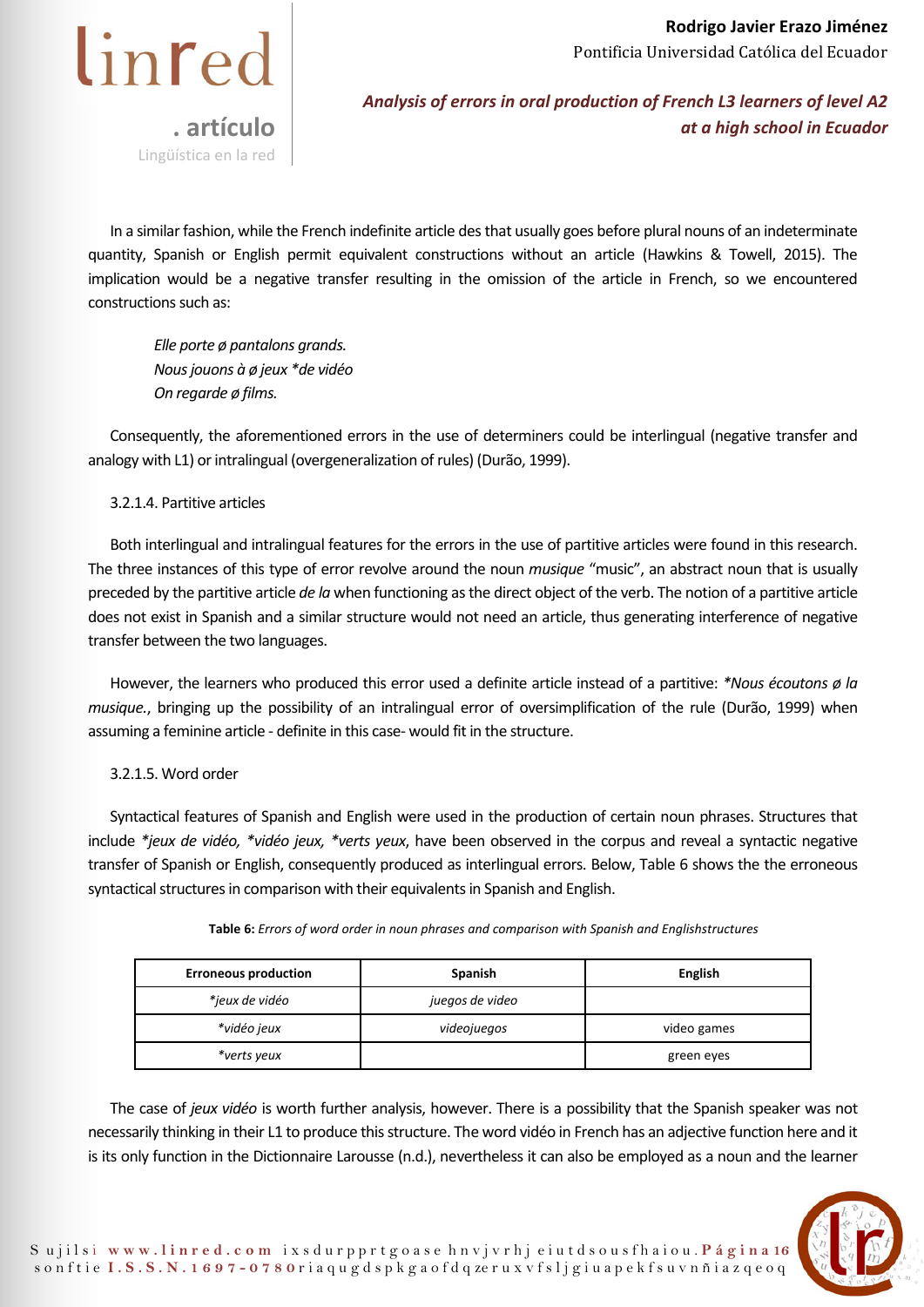

*Analysis of errors in oral production of French L3 learners of level A2 at a high school in Ecuador* 

might have thought that the juxtaposition of two nouns in Frenchis not possible without a preposition – *de* – to link the elements giving place to the expression *\*jeu de vidéo*, considered an intralingual error.

### 3.2.1.6. Noun – adjective agreement

Only two instances of adjectives that do not agree with the noun in gender were spotted. The structures cheveux *\*brunes and yeux \*brunes* used by one participant are interpreted as intralingual errors of oversimplification, a lack of application of the rule of agreement of gender. Both *cheveux* and *yeux* are masculine plural nouns and are incorrectly accompanied by the adjective brunes, which is feminine plural.

### **3.2.2. Errors related to verbs**

#### 3.2.2.1. Verb conjugation

The use of incorrect verbal forms proved to be recurrent and became an important part of the morphosyntactic errors in the participants' spoken production, representing 35,80% of their erroneous production (see Table 5).

Errors of verb conjugation include not only conjugated verbs that do not agree with the subject, but also irregular verbs conjugated with a wrong root, the use of an infinitive or participle form instead of a conjugated verb, the omission of an element of the phrase (subject pronoun, auxiliary verb, reflexive pronoun), the verb omission altogether or the use of an elided subject and verb as an independent verbal form. The participants made a total of 29 errors out of 140 verbal forms used in their production. The quantitative information regarding these errors is presented in Table 7, below:

| Category                                                  | $N2$ of<br>tokens | $No$ of<br>errors | Percentage<br>of errors | <b>Example</b>                         |
|-----------------------------------------------------------|-------------------|-------------------|-------------------------|----------------------------------------|
| Regular verb conjugation with the<br>pronoun on           | 7                 | 3                 | 42,86%                  | On *dansons                            |
| Irregular verb conjugation<br>Use of c'est instead of est | 103<br>42         | 14<br>9           | 13,59%<br>21,43%        | Nous *prendons<br>Il *c'est sympatique |
| Use of infinitive to express apresent<br>action           | 135               | 2                 | 1,48%                   | Nous *jouer                            |
| Use of past participle to express a<br>present action     | 135               | 1                 | 0,74%                   | Nous *vu                               |
| Subject pronoun omission                                  | 112               | $\overline{2}$    | 1,79%                   | parce que ø sont trèsdrôles            |
| Auxiliary verb omission                                   | 4                 | 2                 | 50%                     | jamaisdisputés<br>Ø<br>$$ nous         |
| Reflexive pronoun omission                                | 13                | 3                 | 23,08%                  | on $\emptyset$ dispute pas             |
| Verb omission                                             | 140               | $\overline{2}$    | 1,43%                   | Julio est petit et øcheveux noirs      |
| <b>TOTAL</b>                                              | $140^{1}$         | 29                |                         |                                        |
| Percentage                                                | 100%              | 20,71%            |                         |                                        |

#### **Table 7:** Errors in verb conjugation

 $1$  Total number of verbal forms used by the participants.

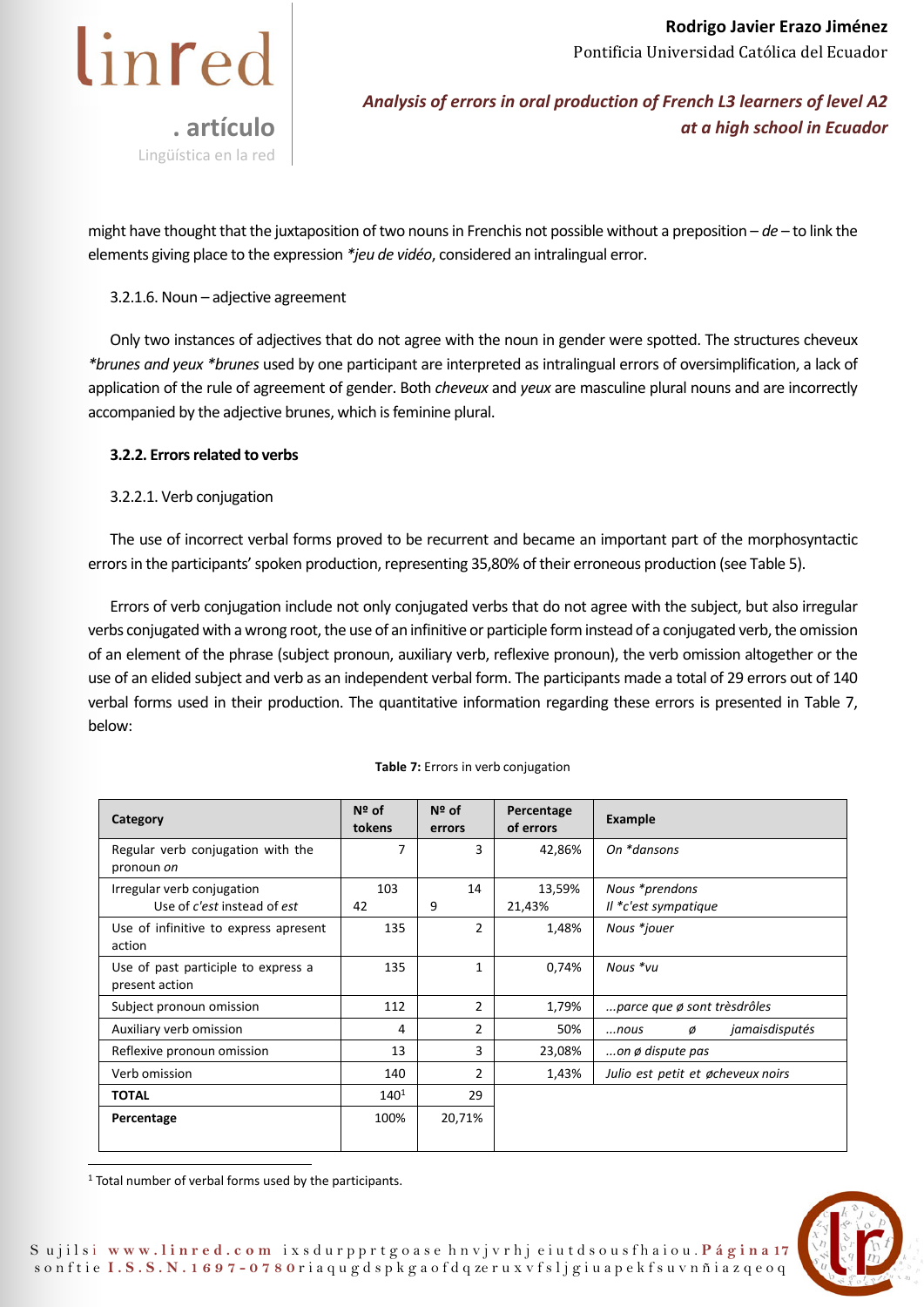

*Analysis of errors in oral production of French L3 learners of level A2 at a high school in Ecuador* 

The conjugation of irregular verbs became the category involving more errors with 14 occurrences. The verbs that caused difficulty for the participants were *être, avoir, faire* and *prendre* (to be, to have, to do or to make and to take), some of the most frequent verbs of French (Blanche-Beveniste, 2002). The use of *c'est* instead of the verbal form of *être*, *est*, after a third person subject was especially remarkable since it occurred nine times. Apparently, the participants who used this item hypothesized the elided form *c'est*, which already comprises a subject *ce*, as a verb form in and of itself. Regarding verbs *avoir* and *faire*, the participants utilized the third person singular present form for other subject pronouns, as in *\*Je* a or *\*Nous fait*. As for the verb *prendre*, participants treated it as a regular verb, in other words, applying the rule to the exception. These difficulties, unique to the language, bring us to the conclusion the errors are examples of intralingual errors of overgeneralization (Durão, 1999).

Errors of other categories regarding verb conjugation were less significant in number, nevertheless, it is worth analyzing two of them:

Errors in the conjugation of regular verbs occurred three times when a first person plural present verbal form was used for the pronoun *on*, even if this is a third person singular subject pronoun. However, as the pronoun "on" could be employed as a synonym of "*nous*" (we), the learners may have tested the hypothesis of using the pronoun *on* along with the corresponding verbal form for nous as shown in Table 8.

| <b>Erroneous</b><br>production | <b>Correct form using</b><br><b>on</b> | <b>Correct form using</b><br>nous | <b>English translation</b> |
|--------------------------------|----------------------------------------|-----------------------------------|----------------------------|
| *on dansons                    | on danse                               | nous dansons                      | We dance                   |
| *on écoutons                   | on écoute                              | nous écoutons                     | We listen                  |
| *on regardons                  | on regarde                             | nous regardons                    | We watch                   |

**Table 8:** *Errors in the conjugation of regular verbs with the pronoun "on"* 

This error could be interpreted as either interlingual or intralingual: Interlingual when the students employ a literal translation of the pronoun and intralingual when the learners overgeneralize the use of the same verbal form for two different pronouns with a similar meaning.

The use of non-conjugated forms of two regular verbs by one participant, i.e. infinitives alongside subject pronouns to express an action in simple present, suggestsa possible interference of English. In this language, verbs are used in their base form with any subject other than the third person singular in present simple. The participantmight have made an analogy between the two languages that resulted in an error. Nevertheless, there is a possibility that the participant could simply not know how to conjugate these verbs given that he is at the A2 level of French.

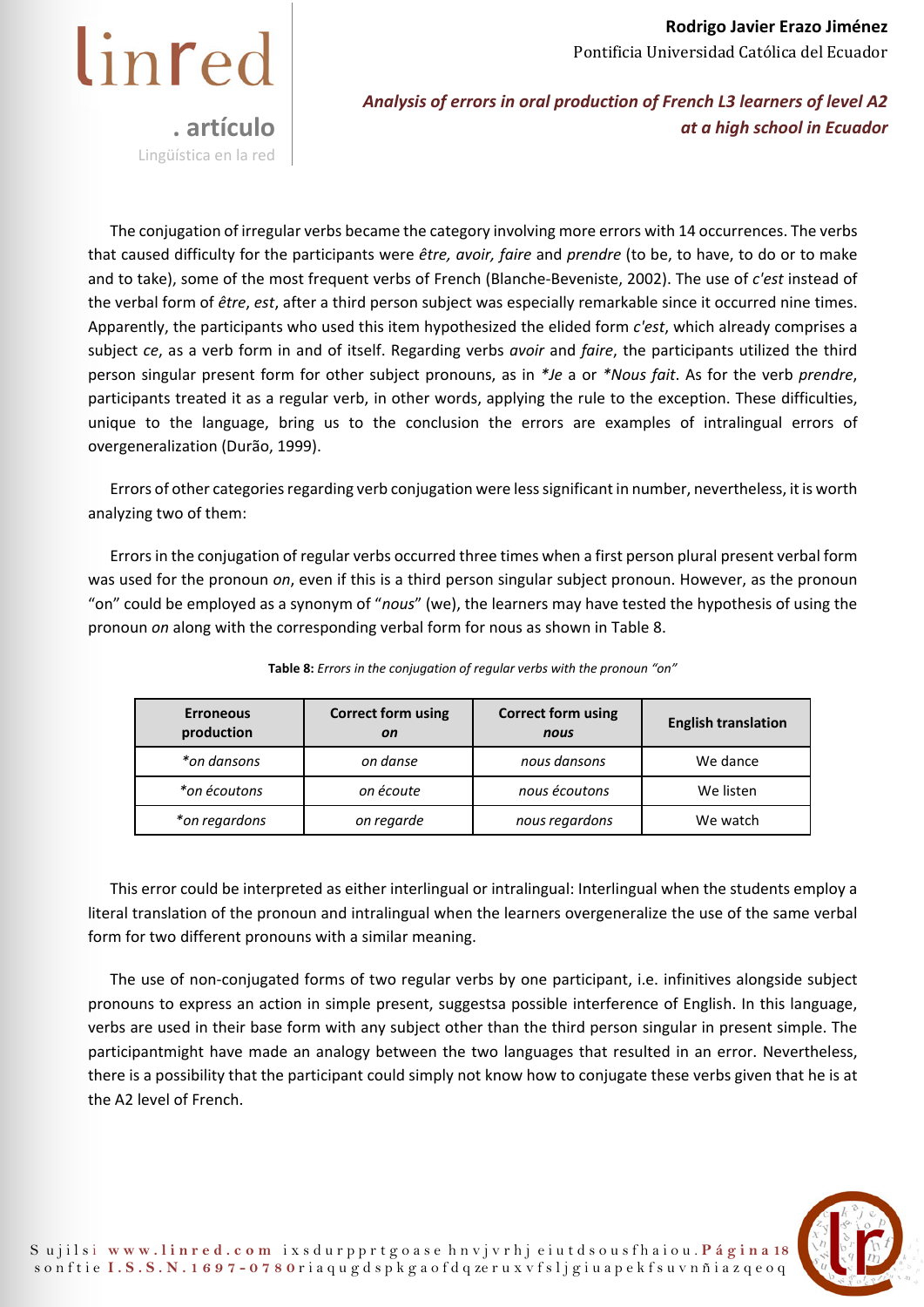

*Analysis of errors in oral production of French L3 learners of level A2 at a high school in Ecuador* 

### 3.2.2.2. Verb + preposition

The verb *jouer* (play) is followed by the preposition à before a complement. In this study, it has been observed that in constructions of this type, the preposition was usually omitted. Constructions with the verb *jouer* that required the preposition *à* were spotted six times, but only one of them included à. The verbs "to play" and "*jugar*", the equivalents to *jouer*, are transitive and do not require a preposition in English or in the Ecuadorian variety of Spanish (Real Academia Española, 2005) respectively thus interfering with the structure in French. Negative transfer was then the possible source for this interlingual error.

#### 3.2.2.3. The verb se *disputer*

The syntax of this particular verb entailed errors in three different categories: reflexive pronoun omission, auxiliary verb omission and formation of negative statements.

T. *Est-ce que vous vous disputez parfois?*  P1. *\*Non, nous ø jamais disputés (…).* 

To begin with, as one of the questions in the interview was *Est-ce que vous vous disputez parfois ?* ("Do you guys -you and your best friend- argue sometimes?"), the participants were compelled to answer using the verb *se disputer*. The equivalent in Spanish, similar in spelling, *discutir*, is an intransitive verb and therefore does not accept a reflexive pronoun. The difference between the two languages caused negative transfer and led to the omission of the reflexive pronoun in French.

Two participants, who answered negatively to the question, faced another difficulty, the syntax of the negation in French, which usually needs two elements: *ne*... *pas* or *ne*... *jamais*. The participants omitted one of the elements in 6 out of 17 negative statements, recalling the syntax of Spanish as they omitted pas in *ne... pas* and *ne* in *ne... jamais*.

Finally, participant 1 answered the question using *passé composé*, which further complicated the syntax. In this case, he ended up omitting the auxiliary verb of the structure that could be also influenced by Spanish or English that express this action with a simple tense without the need of an auxiliary verb.

All in all, we can assume these errors are interlingual because of the negative transfer exerted by the L1 Spanish (and/or L2 English) in the syntactic structure of French.

## **3.3. Semantic errors**

Most participants' errors concerning the semantic aspect of the language have to do with a difficulty in distinguishing certain nuances in lexicon that are denoted by different words in French. In this sense, table 9 (below) shows the number of semantic errors that were recorded in the learners' production.

**Table 9:** *Semantic errors – nuances in lexicon* 

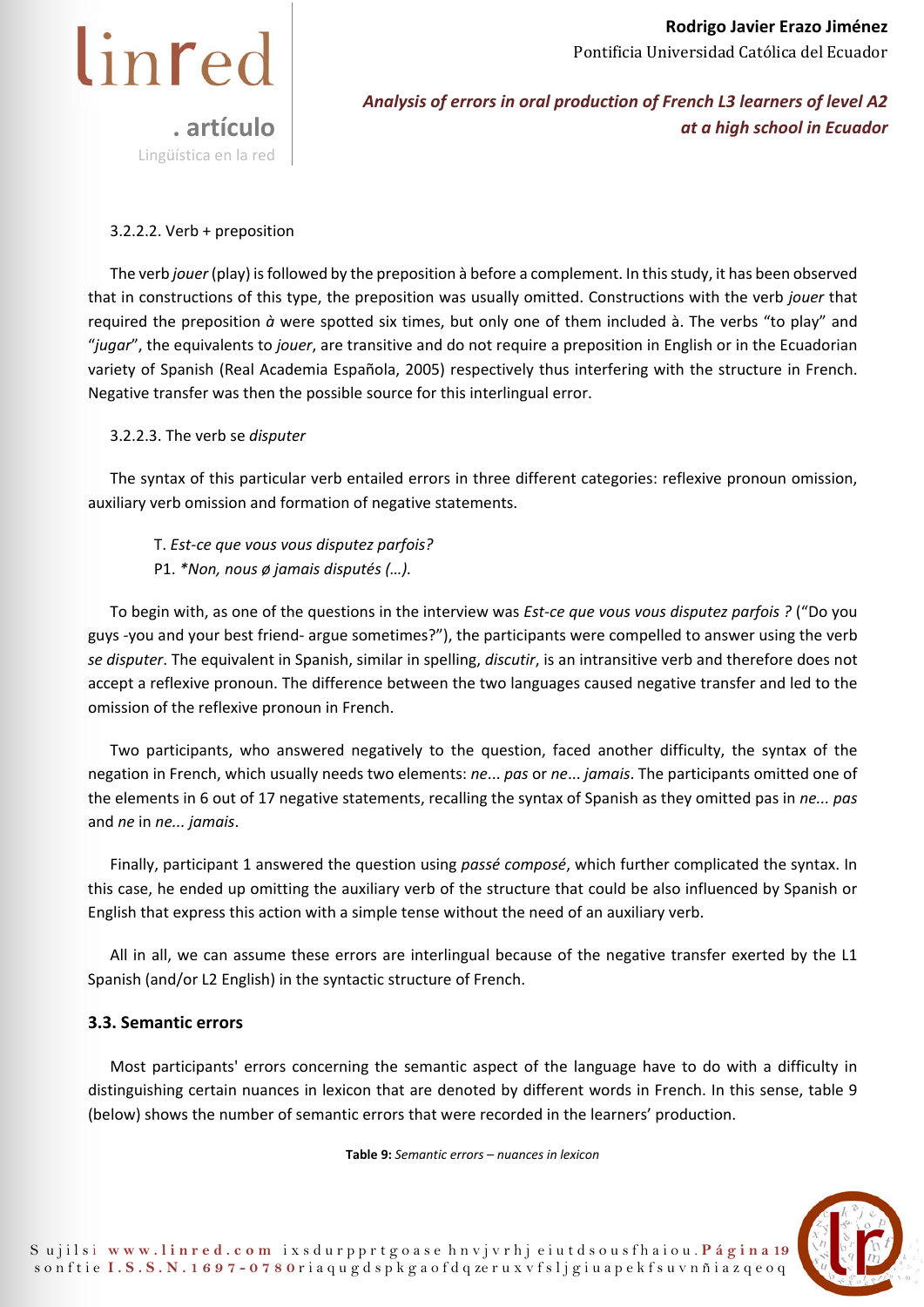

Lingüística en la red

# *Analysis of errors in oral production of French L3 learners of level A2 at a high school in Ecuador*

| <b>Concepts</b>           | $N2$ of<br>tokens | $N2$ of<br>errors | Percentage<br>of errors | <b>Example</b>                                                                          |
|---------------------------|-------------------|-------------------|-------------------------|-----------------------------------------------------------------------------------------|
| $\hat{E}$ tre – avoir     | 80                | 4                 | 5%                      | Elle *est ses cheveuxondulés.                                                           |
| $En - au - sur - on$      | 4                 | 4                 | 75%                     | Nous parlons *en<br>WhatsApp®.                                                          |
| Pourquoi - parce<br>que   | 25                | 3                 | 12%                     | *Moi meilleur ami estJonathan<br>pourquoi ø est gentil ().                              |
| Plus – très               | 13                | 1                 | 7,69%                   | Le caractère à Cristina estmoi-<br>est plus adorable.                                   |
| Savoir – connaître        | 4                 | $\mathbf{1}$      | 25%                     | Mon meilleur ami est Miguel parce<br>que je *sais éldesde hace<br>mucho tiempo.         |
| Discuter – se<br>disputer | $\overline{7}$    | $\mathbf{1}$      | 14,29%                  | Non, je n'aime pas discuter.                                                            |
| Comme - comment           | $\mathbf{1}$      | 1                 | 100%                    | Je ne sais pas *comme çadit.                                                            |
| $Nuit - soir$             | 1                 | $\mathbf{1}$      | 100%                    | Nous faisons des activités<br>scolaires dans la nuit.                                   |
| Bien - bon                | 9                 | 1                 | 11,11%                  | Nous sommes très * <b>bien</b> d'amis.                                                  |
| Large – grande            | $\overline{7}$    | 1                 | 14,29%                  | Alicia est * <b>large</b> .                                                             |
| Il y $a$ – il $a$         | 1                 | $\mathbf{1}$      | 100%                    | () pourquoi ø est gentil, dynamique et<br>parfois triste<br>quand il y a mal au ventre. |
| $C'est - il est$          | 33                | 1                 | 3,03%                   | *C'est intelligente, sincère,()                                                         |
| <b>TOTAL</b>              | 185               | 20                |                         |                                                                                         |
| Percentage                | 100%              | 10,81%            |                         |                                                                                         |

## **3.3.1. Verbs:** *être - avoir*

Four participants used the verb *être* to express possession instead of avoir. *Être* and *avoir* are by far the most used verbs in French and are categorized as stative verbs (Blanche-Beveniste, 2002). Even though the participants may not know they are verbs of the same category, they probably have been greatly exposed to the two verbs and eventually ended up confusing their meaning and usage. A phonological explanation could also be given: conjugated forms of both verbs *ai* and *est* are homophones [ɛ], which could mean that the participants used a verbal form of *avoir* that does not agree with the subject and not a verbal form of *être*. In either case, we could come to the conclusion that this is an instance of intralingual error because of overgeneralization of the use of a verb for two different functions (Durão, 1999).

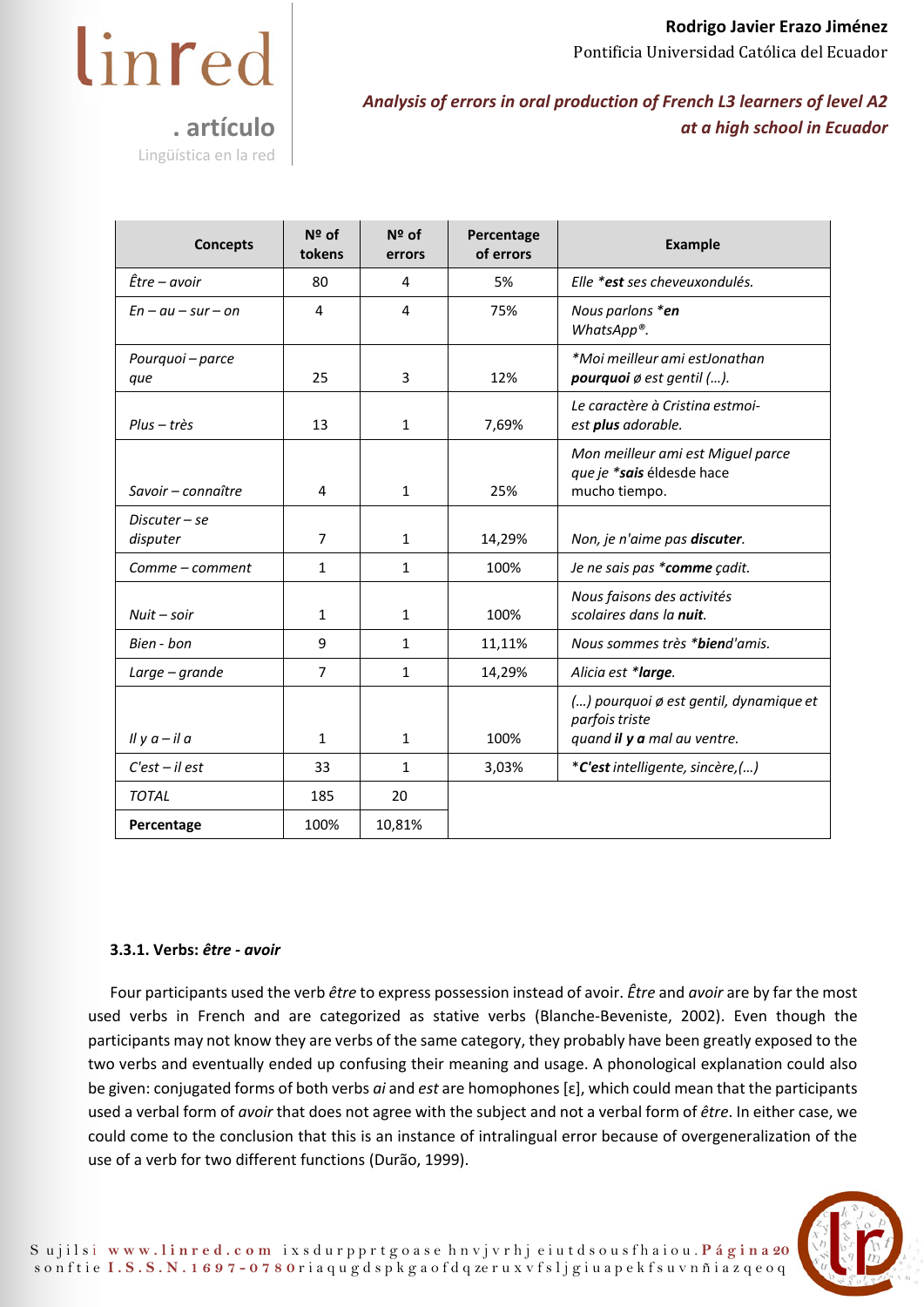

*Analysis of errors in oral production of French L3 learners of level A2 at a high school in Ecuador* 

#### **3.3.2. Prepositions:** *en - sur – au – on*

The errors in the use of prepositions can be acceptable at level A2 becauselearning to use prepositions could be particularly difficult, even for advanced learners (Buescher & Strauss, 2015). Moreover, negative transfer often occurs due to the variation between one language and another (Lorincz & Gordon, 2012). That is the case of one learner in this study who experienced negative transfer, thus making an interlingual error in the use of prepositions. He produced the phrase *Nous parlons \*en WhatsApp*., possibly a literal translation from Spanish where the preposition *en* would be acceptable. In French, the correct form would be *sur WhatsApp*, since *sur* is the preposition used for Internet supported platforms. Surprisingly enough, the preposition *en* appeared twice more in a construction of the type *\*parler en téléphone* (instead of parler *au telephone*), which does not coincide with the preposition used in Spanish. This could indicate that the learners overgeneralized the use of the preposition *en* and extended its meaning to other contexts and functions. However, negative transfer from English could also have happened. The preposition used in these contexts in English is *on* (however followed by the definite article *the*) and since the word *on* [õ] exists in French as a personal pronoun, the learners could have tried to use it as a preposition, failing to pronounce it correctly to end up sounding closer to *en* [ã].

#### **3.3.3. Adverb** *pourquoi* **and conjunction** *parce que*

It is also worth analyzing the use of pourquoi instead of parce que to express cause. This is probably a case of negative transfer from the L1. In Spanish, the interrogative *por qué* (why) has phonological and spelling similarities with the conjunction *porque* (because) and the difference is sometimes unnoticed by native speakers. This phenomenon leads to an interlingual error in French: the learners might have made an analogy when hearing the word *pourquoi* in a question and assuming the same word is used for answering it.

#### **3.3.4. Invented words**

A final semantic error is worthy of analysis. One of the participants came up with invented words in French in his spoken production. This phenomenon could evidence a certain degree of evolution of his interlanguage. Participant 1 hypothesized the existence of the words *\*connocé* and *\*amistés* to mean *je connais* and *amis*. Both could be considered cases of analogies with the Spanish words *conocer* and *amistades*, leading to the possible conclusion that these are interlingual errors. However, thereare also features of intralingual errors, for example, overgeneralization of rules. The student probably knows the existence of verbs ending in [-e] and abstract nounsending in [-te] and applied the rule to these made-up words.

## **4. Conclusions**

Errors, as a natural phenomenon in the process of learning a language, French in this case, can be attributed to a wide range of causes that are sometimes difficult to establish. While some of them could have their source in the learner's first language, Spanish, some others may be independent from it and there are even those that are dictated by other languages in which the learner has received instruction (English), or by a combination of

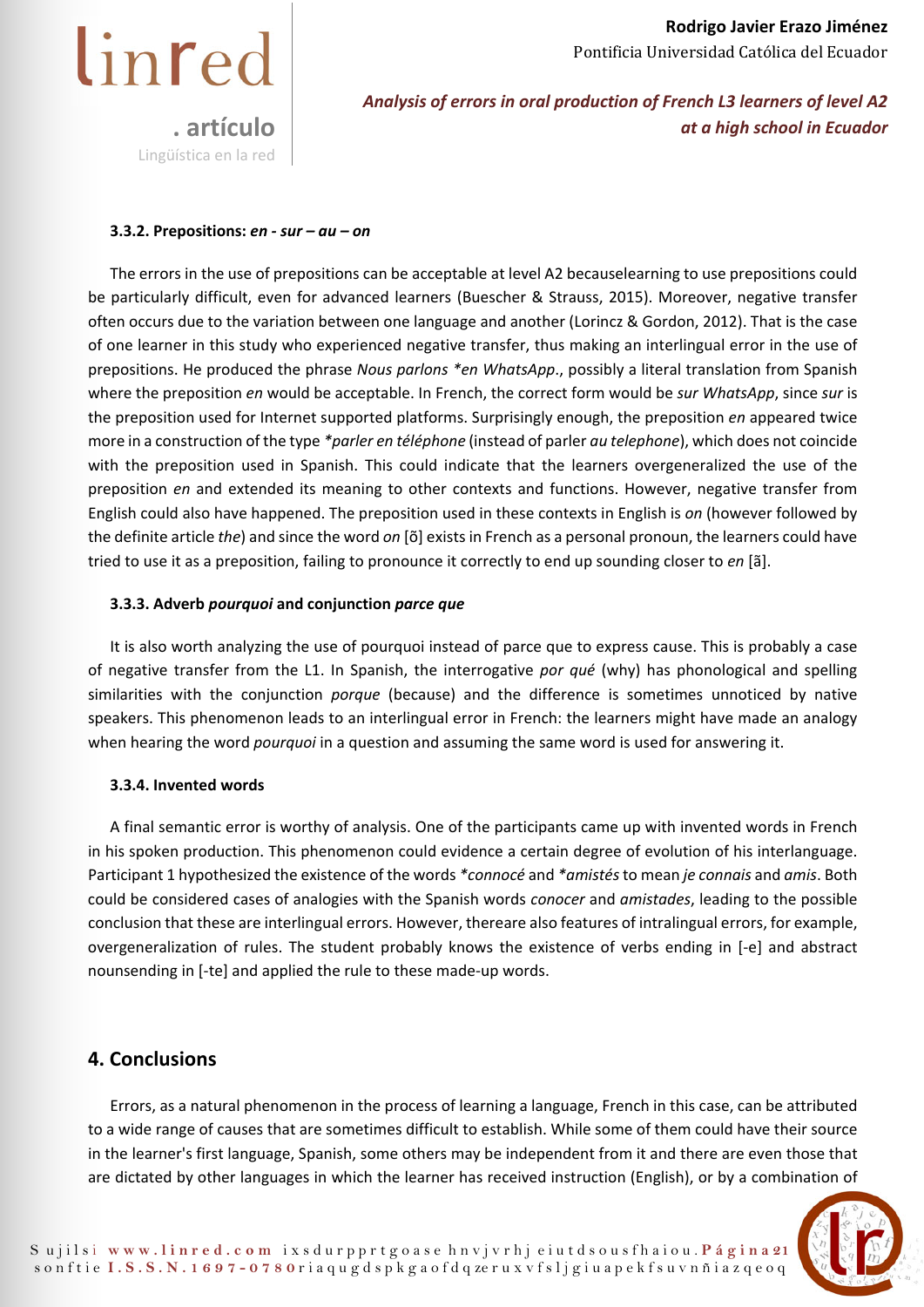

*Analysis of errors in oral production of French L3 learners of level A2 at a high school in Ecuador* 

these features. The error analysis carried out in this study has tried to contribute to getting acquainted with the learners' interlanguage in their process of "reconstruction" of the target language, thus adding elements to the discussion about how errors are produced and why learners make them.

After the analysis of the students' oral production, using Demirtas and Gümüs (2009) categories of errors, the errors of form were the most frequent and include phonological (73,61%) and morphosyntactic (22,5%) structures that are not in accordance with the norm. In contrast, errors of content were recorded in a smaller proportion (5,46%), and have to do with the semantic aspect of the language.

The phonological errors were by far, the most numerous: 265 tokens in total as opposed to 81 tokens of morphosyntactic errors and 20 semantic errors. The learners pronounced certain phonemes, especially vowels, in words and expressions incorrectly. The use of Spanish sounds and a tendency to pronounce all letters in words are remarkable features that give account of the L1 interference in the phonological system of the students' interlanguage.

As for the morphosyntactic aspect of the language, the imprecision in the use and in the agreement of nouns and their modifiers and the utilization of inaccurate verb forms represented the most frequent instances of errors. The participants recurred to their L1 and to a lesser extent, to their L2, resulting in negative transfer, particularly when the target language required elements that do not exist or are not necessary in the other two languages. The learners ended up omitting articles, subject or reflexive pronouns, auxiliary verbs or particles of the negation, among others. However, the errors also revealed a certain degree of difficulty inherent to the French language. It made itself evident in the tendency to overgeneralize some rules that resulted in determiners and conjugations used in opposition to the norm, for instance.

Another point is that although semantic errors were recorded 20 times in total, they proved to be of little significance. The reason lies in both their little number and the fact that the intended meaning of the utterances could be easily deduced by a Spanish speaker in the case of verbs, adverbs and nouns, or given the context in some other cases. Apparently, the difficulty in distinguishing the nuances in lexicon appeared mainly because of analogies with the L1, but also with the L2.

Overall, the interference of Spanish L1 has been very noticeable throughout the corpus: analogy and negative transfer were assumed to be the major causes of interlingual errors (Durão, 1999). In contrast, the L2 English did not exert a major influence on the production of errors: analogy and negative transfer also appeared, but only in punctual instances such as verb conjugations and the adjective-noun order in the phrase.

Even though common features of intralingual errors such as overgeneralization and oversimplification at the morphosyntactic level were recorded, this kind of errors by and of themselves was rather uncommon in the analysis of the participants' production. In fact, a great number of errors with this etiology presented features of both the intralingual and interlingual categories. This supports the approach that errors are eclectic in nature and no definitive assertion could be made when trying to establish their source.

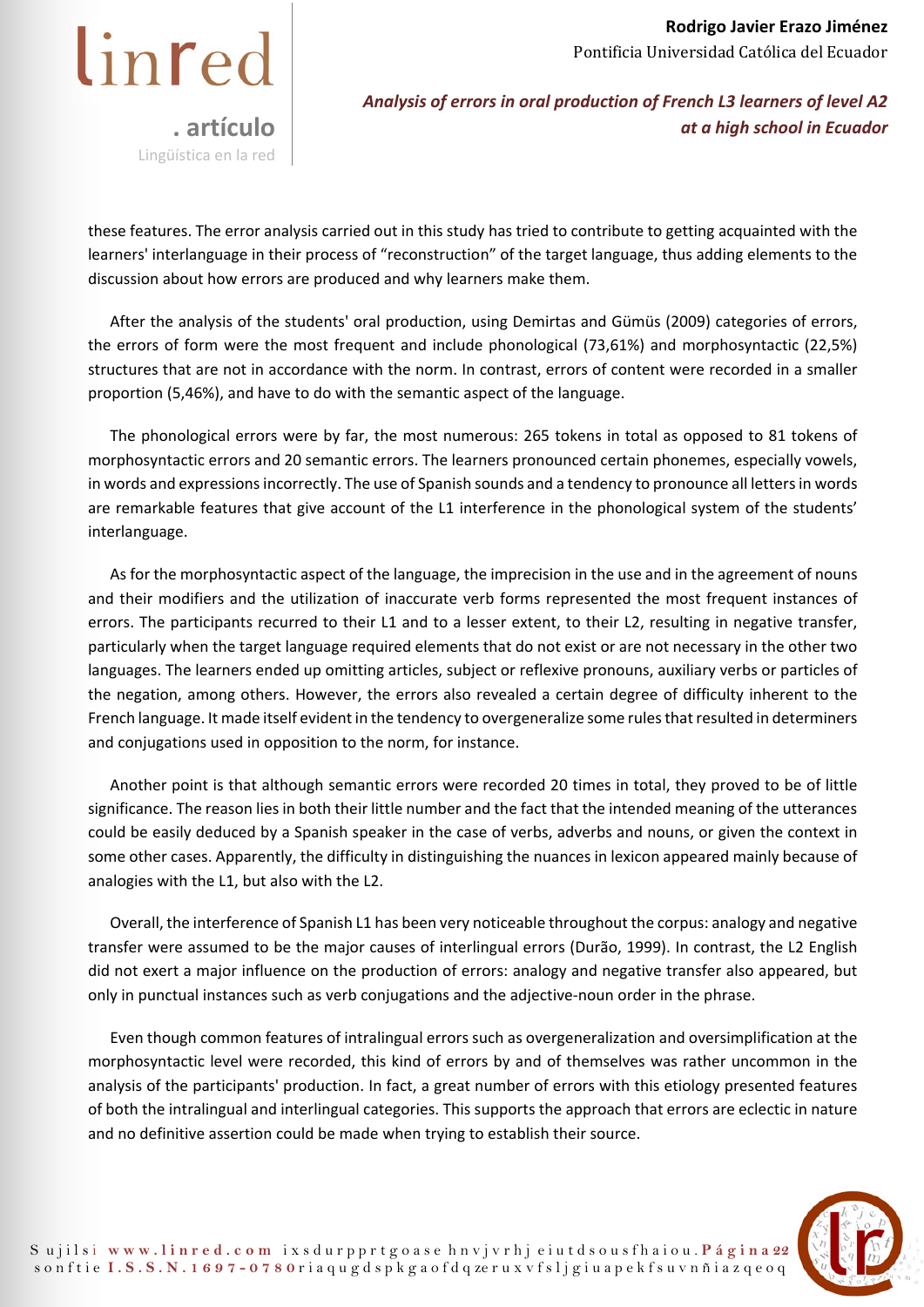

*Analysis of errors in oral production of French L3 learners of level A2 at a high school in Ecuador* 

In any case, the communicative effect of the learners' errors was not regarded asa major hindrance. For the most part, the students' message could get across without much trouble since their errors affected single elements of the discourse. Burt and Kiparsky (1972) classify these as local errors. Their counterpart, global errors, were not spotted in the students' productions, taking into account that their production was rather short and consequently, coherence among sentences could not be analyzed.

Hence, further research is recommended to unfold more underlying causes of errors in spoken production as some of them might have been missed. A similar study that involves the analysis of a larger corpus, designed to provide more information on the errors presented in this research is suggested in order to ascertain if the results could be generalized.

However, the conclusions drawn from this work and the quantitative and qualitative data, could be used as a starting point for future investigation. Researchers and teachers could explore the actions intended to remediate or prevent the occurrence of the most frequent errors, but also, and more importantly, adjustments to the methodology, didactic procedures, syllabus design, and the provision of input. To sum up, reorienting the teaching-learning process by turning more attention on the areas that pose more difficulties to Spanish speaking learners of French L3 as a way of error treatment would be the ultimate goal towards which this study has made a first step.

> **Rodrigo Javier Erazo Jiménez**  rui.erazo@gmail.com Pontificia Universidad Católica del Ecuador

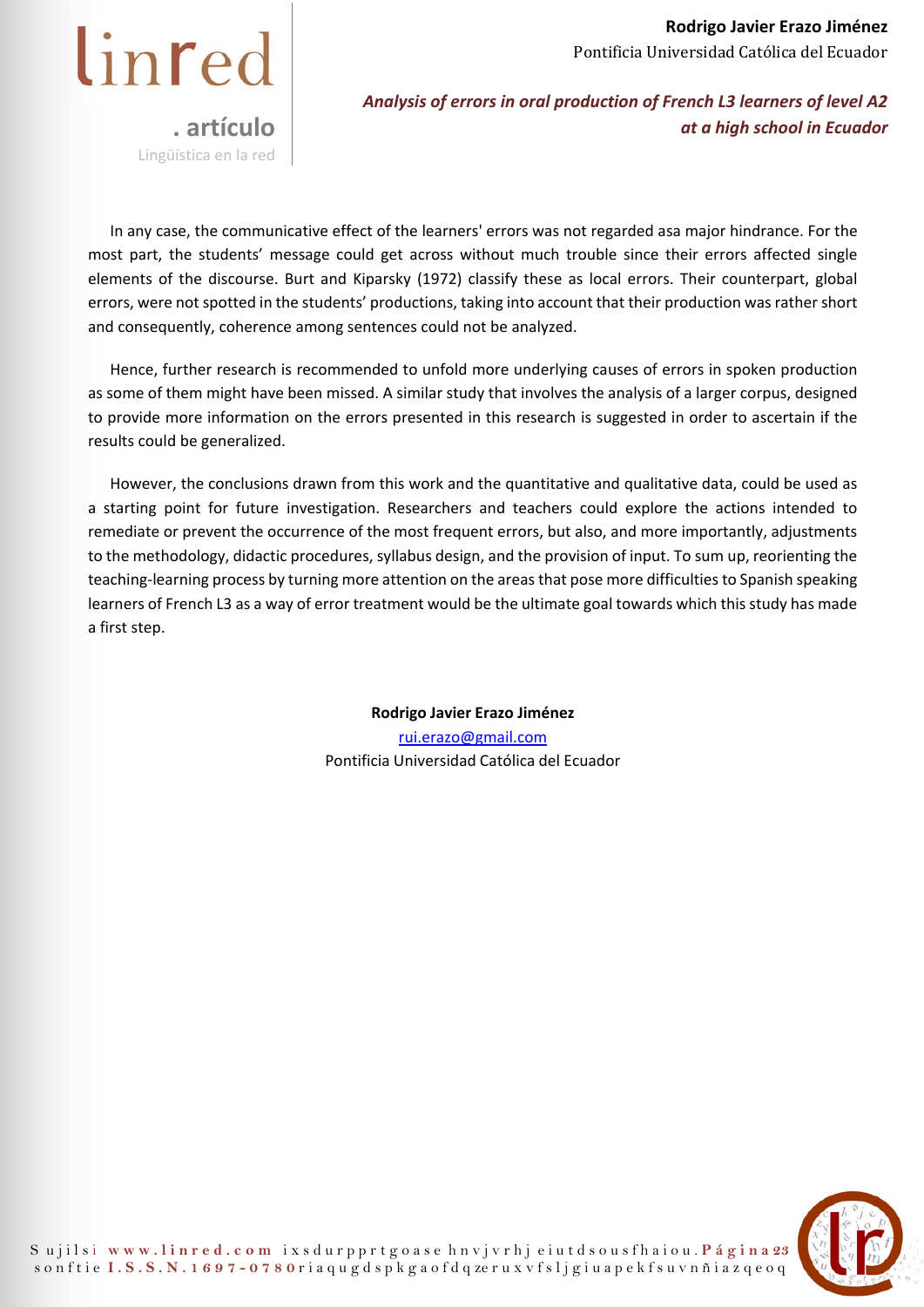

## **Referencias bibliográficas**

- Akiyama, Yuka (2013): "Corder's Error Analysis", *Yuka Akiyama's Page (blog). March15, 2013. Retreived from https://yukaakiyamablog.wordpress.com/page/2/*
- Alahmadi, Nesreen Saud (2014): "Errors analysis: a case study of Saudi learner's Englishgrammatical speaking errors", *Arab World English Journal*, 5, pp. 84–98.
- Alba Quiñones, Virginia de (2009): "El análisis de errores en el campo de ELE. Algunas cuestiones metodológicas", *Revista Nebrija de Lingüística aplicada a la enseñanza de Lenguas*, 5, pp. 1-16.
- Andreou, Eleftheria; López García, María Pilar (2016): "Análisis de errores morfosintácticos en la expresión escrita de alumnos griego-chipriotas de españolcomo lengua extranjera (ELE): niveles A1-B1.1", *Fuentes,* 18, pp. 135– 151.
- Atmowardoyo, Haryanto (2018): "Research methods in TEFL studies: Descriptive research, case study, error analysis, and R & D", *Journal of Language Teaching and Research*, 9, pp. 197-204.
- Besse, Henri; Porquier, Rémy (1984): *Grammaires et didactiques des langues*, Paris : Credif-Hatier.
- Blanche-Benveniste, Claire (2002): «Structure et exploitation de la conjugaison des verbes en français contemporain», *Le français aujourd'hui*, 4, pp. 11-22.
- Brillant, Corina; Himber, Céline (2016): *Adomania 2 Méthode de Français*, Vanves: Hachette Livre.
- Bobăilă, Iulia; Pelea, Alina. (2018): «Errare humanum est… Didactique de l'erreur dans l'enseignement des langues», *Numéro spécial de la Revue internationale d'études en langues modernes appliquées*.
- Bouhechiche, Arezki (2009): *La correction de l'erreur à l'oral dans l'Enseignement/Apprentissage du FLE: cas des apprenants de 2ème année secondaire lycée de Aïn El Kebira Sétif*, Dissertation: Université de Batna 2.
- Buescher, Kimberly; Strauss, Susan (2015): "A cognitive linguistic analysis of French prepositions à, dans, and en and a sociocultural theoretical approach to teaching them", Kyoko Masuda; Carlee Arnett; Angela Labarca (eds.), *Cognitive grammar and sociocultural theory in foreign and second language teaching*, 49, Berlin, München, Boston: De Gruyter Mouton, pp. 155-181.
- Burt, Marina; Kiparsky, Carol (1972): *The Gooficon: A Repair Manual for English,* Rowley, Massachusetts: Newbury House.
- Cabrera Solano, Paola Alexandra; González Torres, Paúl Fernando; Ochoa Cueva, César Augusto; Quiñónez Beltrán, Ana Lucía; Castillo Cuesta, Luz Mercedes; Solano Jaramillo, Lida Mercedes; Espinosa Jaramillo, Franklin Oswaldo; Arias Córdova, María Oliva (2014): "Spanish interference in EFL writing skills: A case of Ecuadorian senior high schools", *English Language Teaching*, 7, pp. 40–48.
- Chiahou, Elkouria; Izquierdo, Elsa; Lestang, Maria (2009): «Le traitement de l'erreur et la notion de progression dans l'enseignement/apprentissage des langues», *Cahiers de l'APLIUT*, 28, pp. 55–67.
- CIEP (2016): *Detailed information on the examinations*. France Éducation International. Available on https://www.france-education-international.fr/en/delf-tout-public/detailed-information-theexaminations
- Corder, Stephen Pit (1967): "The significance of learner's errors", *International Review of Applied Linguistics in Language Teaching*, 5, pp. 161–170.
- Demirtaş, Lokman; Gümüş, Huseyn (2009): «De la faute à l'erreur: une pédagogie alternative pour améliorer

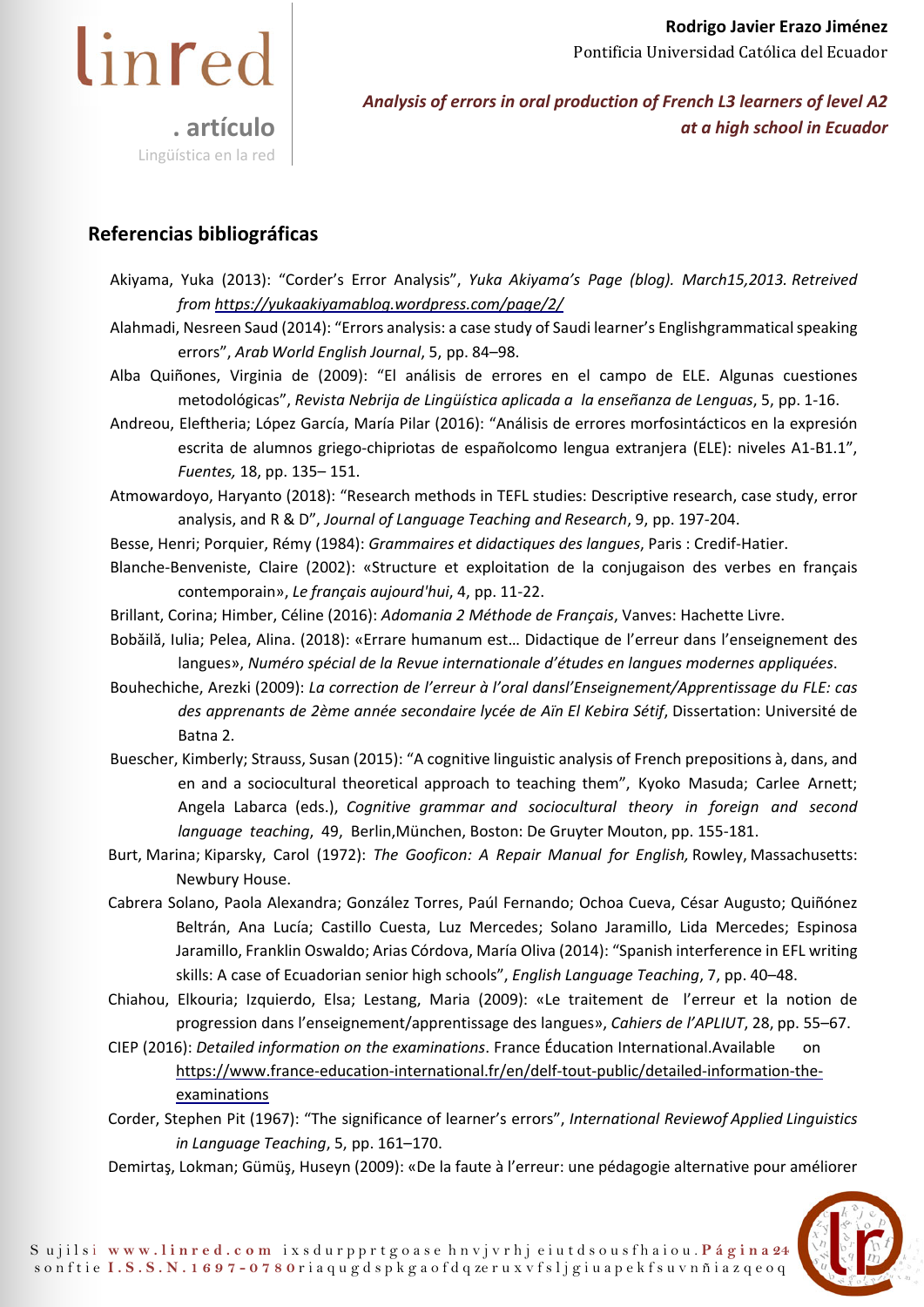

la production écrite en FLE», *Synergies Turquie*, 2, pp. 125–138.

Deswarte, Chloé; Baquero, Fanny Janneth; Reyes-Rincón, Javier Hernando; Plata- Peñafort, Carolina (2020): «Erreurs fossilisables de prononciation du français chez des apprenants hispanophones», *magis, Revista Internacional de Investigación en Educación*, 12, pp. 59-76.

- Durão, Adja Balbino de Amorim Barbieri (1999): *Análisis de errores y interlengua de brasileños aprendices de español y de españoles aprendices de portugués*, Londrina: UEL.
- Ellis, Rod (1994): *The study of second language acquisition*, Oxford: Oxford University Press.
- Ellis, Rod (2009): "Corrective Feedback and Teacher Development", *L2 Journal*, 1, pp. 3-18.
- Ellis, Rod; Sheen, Young (2006): "Reexamining the role of recasts in second language acquisition", *Studies in Second Language Acquisition*, 28, pp. 575–600.

Fernández, Sonsoles (1997): *Interlengua y análisis de errores: en el aprendizaje delespañol como lengua extranjera*, Madrid: Edelsa Grupo Didascalia.

Gallon, Fabienne; Himber, Céline; Reboul, Alice (2017): *Adomania 3 Méthode de Français*, Vanves: Hachette Livre.

Garcia, Teresinha Preis (2005): «Stratégies d'apprentissage employées par des apprenants débutants dans l'acquisition du FLE en milieu institutionnel», In *XVe Congrès Brésilien des Professeurs de Français. Plurilinguisme et identité culturelle*, Belo Horizonte.

Gass, Susan M.; Varonis, Evangeline Marlos (1985): "Variation in native speaker speech modification to nonnative speakers", *Studies in Second Language Acquisition*, 7, pp. 37–57.

- Gass, Susan M.; Selinker, Larry (2008): *Second Language Acquisition: An Introductory Course,* Mahwah: Lawrence Erlbaum Associates Inc.
- Gayo, Hendri; Widodo, Pratomo (2018): "An analysis of morphological and syntactical errors on the English writing of junior high school Indonesian students", *International Journal of Learning, Teaching and Educational Research*, 17, pp. 58- 70.
- Golshan, Mohammad (2013): "Corrective Feedback During Communicate Tasks: Do Recasts, Clarification Requests and Explicit Correction Affect EFL Learners' Second Language Acquisition Equally?", *European Online Journal Of Natural And Social Sciences*, 2(2s), pp. 559-571. Retrieved from https://european-science.com/eojnss/article/view/231
- Haboud, Marleen; De la Vega, Esmeralda (2009): "Español Andino Ecuatoriano", Palacios Alcaine, Azucena (coord.), *El español en América. Contactos lingüísticos en Hispanoamérica*, Barcelona: Ariel, pp. 161- 188

Hawkins, Roger; Towell, Richard (2015, 4<sup>th</sup> ed.): *French grammar and usage*, London: Routledge.

- Hendrickson, James M. (1978): "Error Correction in Foreign Language Teaching: Recent Theory, Research, and Practice", *The Modern Language Journal*, 62, pp. 387- 398.
- Johansson, Stig (1973): "The Identification and Evaluation of Errors in Foreign Languages: A Functional Approach", *Errata: Papers in Error Analysis,* pp. 102-114.
- Johansson, Stig (1978): "Problems in Studying the Communicative Effect of Learner's Errors", *Studies in Second Language Acquisition,* 1(1), pp. 41-52.
- Khansir, Ali Akbar (2012): "Error Analysis and Second Language Acquisition", *Theory & Practice in Language Studies,* 2(5).